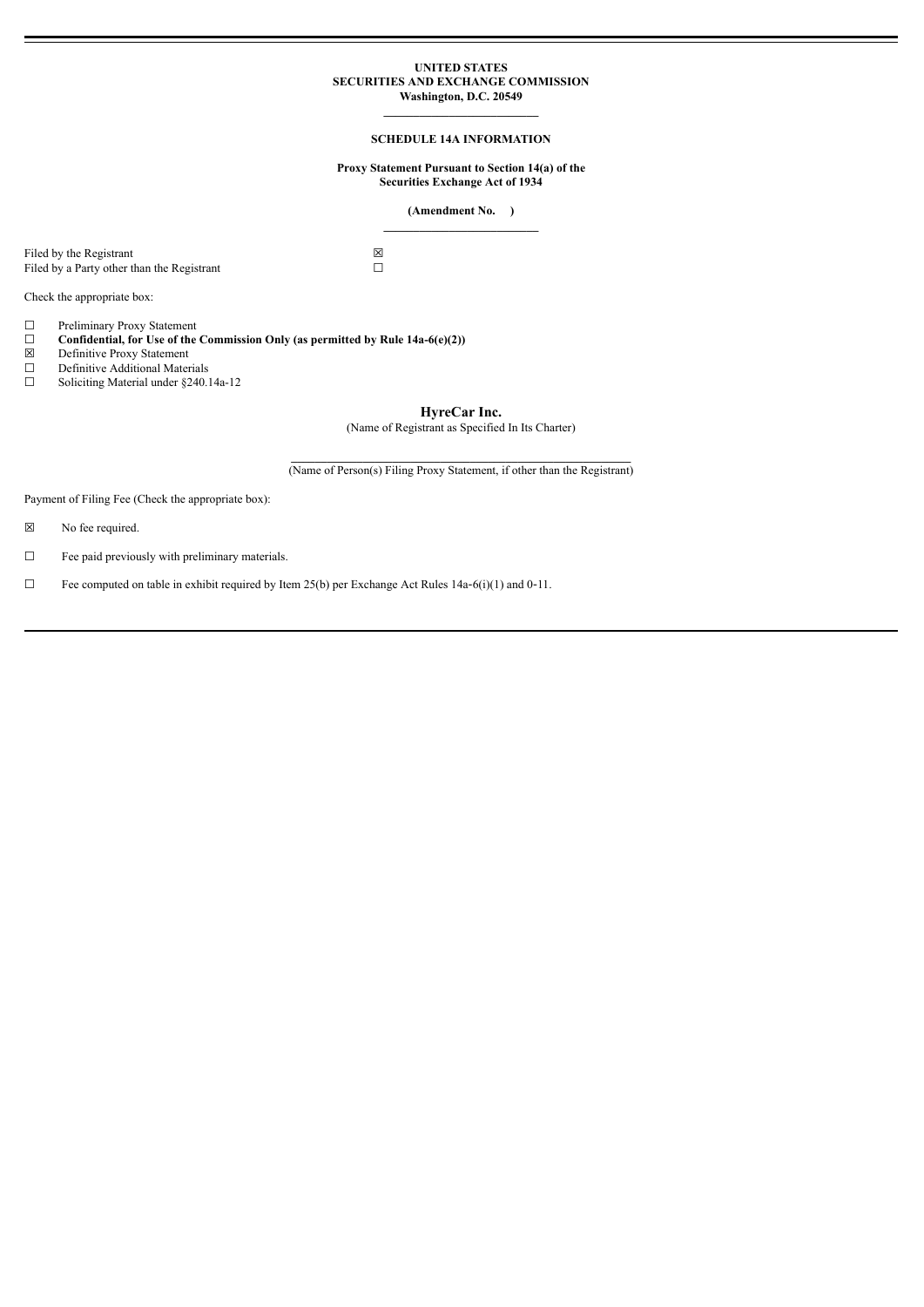

**915 Wilshire Blvd., Suite 1950 Los Angeles, CA 90017**

# **NOTICE OF 2022 ANNUAL MEETING OF STOCKHOLDERS**

**To Be Held on June 23, 2022**

# Dear Stockholder:

We are pleased to invite you to attend the 2022 annual meeting of stockholders (the "Annual Meeting") of HyreCar Inc. ("HyreCar" or the "Company"), which will be held on June 23, 2022 at 10:00 a.m. Pacific Time. Due to the public health impact of the coronavirus outbreak (COVID-19) and to support the health and well-being of our employees and stockholders, the Annual Meeting will be held in a virtual meeting format at: www.virtualshareholdermeeting.com/HYRE2022

In addition to voting by submitting your proxy prior to the Annual Meeting, you also will be able to vote your shares electronically during the Annual Meeting. Further details regarding the virtual meeting are included in the accompanying proxy statement. At the Annual Meeting, the holders of our outstanding common stock will act on the following matters:

- 1. To elect one (1) Class I member to our Board of Directors;
- 2. To ratify the appointment of dbb*mckennon* as our independent registered public accounting firm for our fiscal year ending December 31, 2022; and
- 3. To transact such other matters as may properly come before the Annual Meeting and any adjournment or postponement thereof.

Our Board has fixed April 27, 2022 as the record date for the determination of stockholders entitled to notice of, and to vote at, the annual meeting and at any adjournment or postponement of the meeting.

All stockholders are cordially invited to attend the Annual Meeting. Whether or not you expect to attend the Annual Meeting, we hope you will vote as soon as possible. Information about voting methods is set forth in the accompanying Proxy Statement.

# **IF YOU PLAN TO ATTEND:**

To be admitted to the Annual Meeting at: www.virtualshareholdermeeting.com/HYRE2022 you must have your control number available and follow the instructions found on your proxy card or voting instruction form. You may vote during the Annual Meeting by following the instructions available on the meeting website during the meeting. Please allow sufficient time before the Annual Meeting to complete the online check-in process. Your vote is very important.

### **BY ORDER OF THE BOARD OF DIRECTORS** /s/ Grace Mellis

Grace Mellis Chairman of the Board of Directors

May 02, 2022

Whether or not you expect to participate in the Annual Meeting webcast, we urge you to vote your shares via proxy at your earliest convenience. This will ensure the presence of a quorum at the Annual Meeting. Promptly voting your shares will save HyreCar the expenses and extra work of additional solicitation. Submitting your proxy now will not prevent you from voting your shares at the Annual Meeting if you desire to do so, as your proxy is revocable at your option. Your vote is important, so please **act today!**

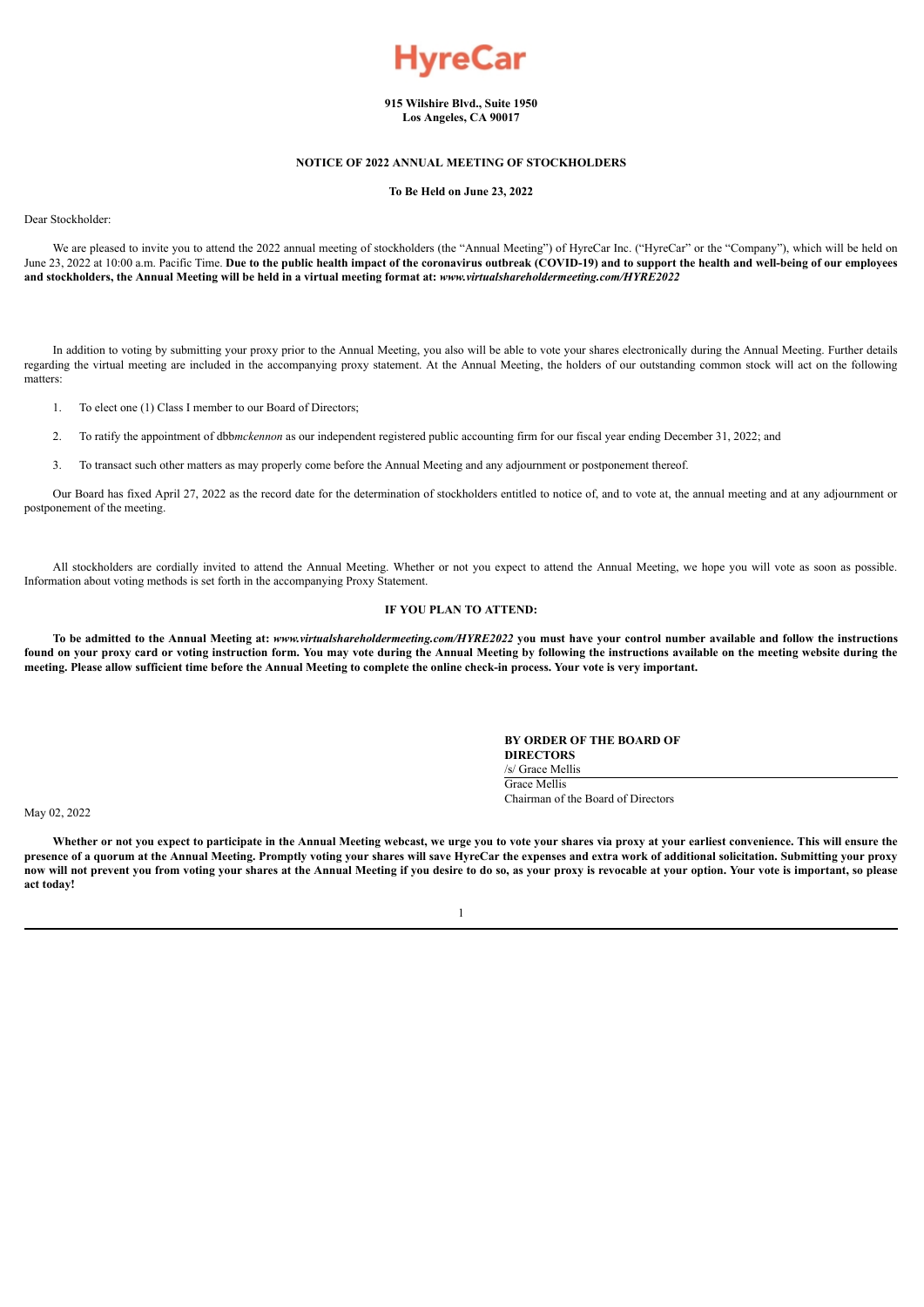

**Los Angeles, CA 90017**

# **PROXY STATEMENT FOR THE 2022 ANNUAL MEETING OF STOCKHOLDERS**

### **To be held on June 23, 2022**

The Board of Directors (the "Board" or "Board of Directors") of HyreCar Inc. ("HyreCar" or the "Company") is soliciting your proxy to vote at the 2022 Annual Meeting of Stockholders (the "Annual Meeting") to be held on June 23, 2022, at 10:00 a.m. Pacific Time, in a virtual format online by accessing: *www.virtualshareholdermeeting.com/HYRE2022,* and at any adjournment thereof.

This proxy statement contains information relating to the Annual Meeting. This year's annual meeting of shareholders will be held as a virtual meeting. Shareholders attending the virtual meeting will be afforded the same rights and opportunities to participate as they would at an in-person meeting. You will be able to attend and participate in the annual meeting online via a live webcast by visiting: *www.virtualshareholdermeeting.com*/*HYRE2022*. In addition to voting by submitting your proxy prior to the Annual Meeting, you also will be able to vote your shares electronically during the Annual Meeting.

# **INTERNET AVAILABILITY OF PROXY MATERIALS**

As permitted by Securities and Exchange Commission ("SEC") rules, we are making this proxy statement and our annual report available to our stockholders primarily via the Internet, rather than mailing printed copies of these materials to each shareholder. We believe that this process will expedite shareholders' receipt of the proxy materials, lower the costs of the annual meeting and help to conserve natural resources. On or about May 02, 2022, we intend to begin mailing to each stockholder a Notice of Internet Availability of Proxy Materials (the "Notice") containing instructions on how to access and review the proxy materials, including our proxy statement and our annual report, on the Internet and how to access an electronic proxy card to vote on the Internet or by telephone. The Notice also contains instructions on how to receive a paper copy of the proxy materials. If you receive the Notice by mail, you will not receive a printed copy of the proxy materials unless you request one. If you receive the Notice by mail and would like to receive a printed copy of our proxy materials, please follow the instructions included in the Notice. Only stockholders who owned our common stock on April 27, 2022 are entitled to vote at the Annual Meeting.

> **Important Notice Regarding the Availability of Proxy Materials for the Annual Meeting of Shareholders to be Held on June 23, 2022**

> **The Notice of Meeting, Proxy Statement and the 2021 Annual Report on Form 10-K are available at:**

*www.proxyvote.com*

# **QUESTIONS AND ANSWERS ABOUT THIS PROXY STATEMENT AND VOTING**

#### **What is a proxy?**

A proxy is the legal designation of another person to vote the stock you own. That other person is called a proxy. If you designate someone as your proxy in a written document, that document is also called a proxy or a proxy card. By completing a proxy card, as more fully described herein, you are designating Joseph Furnari and Serge De Bock, our Chief Executive Officer and Chief Financial Officer, respectively, as your proxies for the Annual Meeting and you are authorizing Messrs. Furnari and De Bock to vote your shares at the Annual Meeting as you have instructed them on the proxy card. This way, your shares will be voted whether or not you attend the Annual Meeting. Even if you plan to attend the Annual Meeting virtually, we urge you to vote in one of the ways described below so that your vote will be counted even if you are unable or decide not to attend the Annual Meeting.

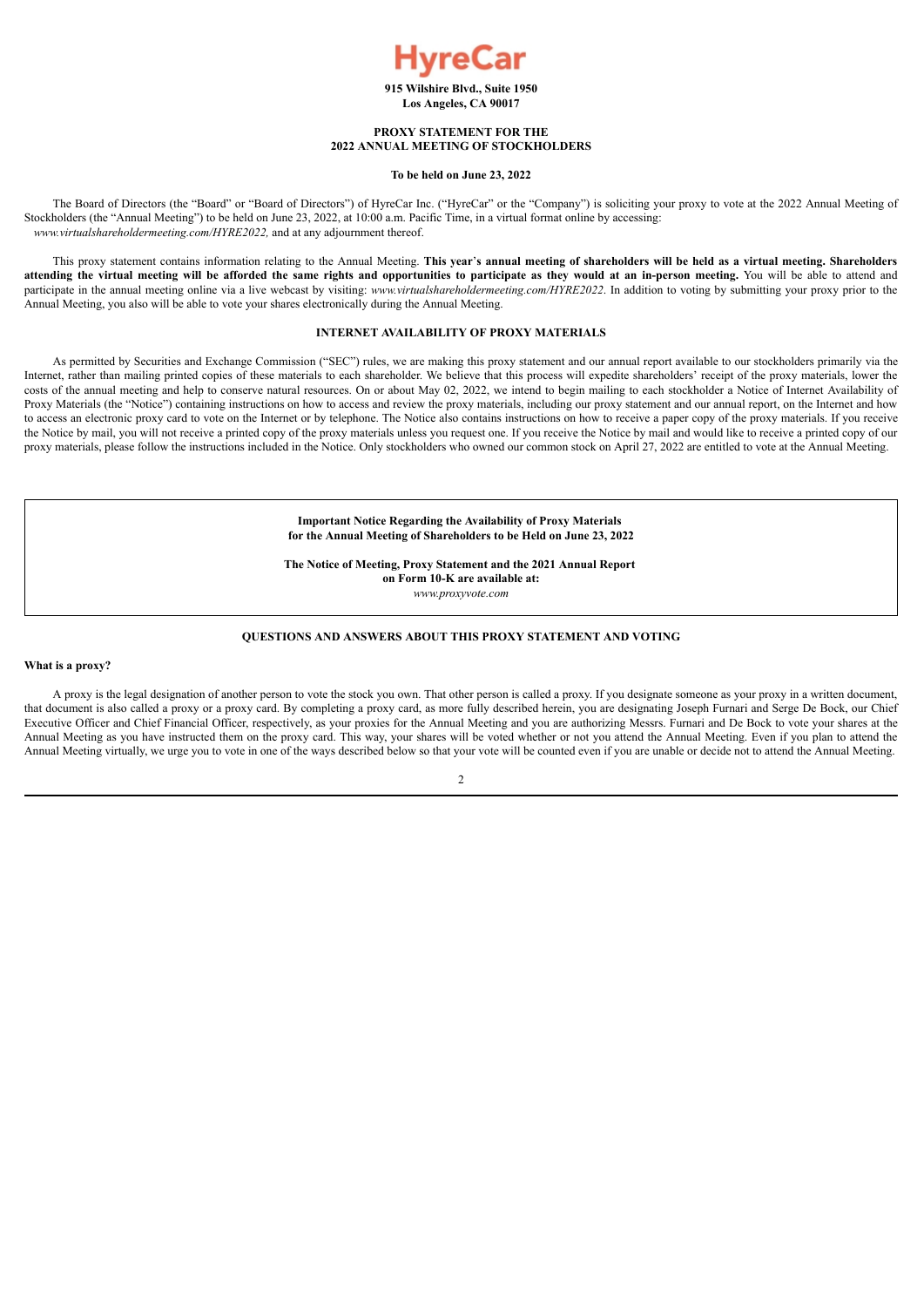### **What is a proxy statement?**

A proxy statement is a document that we are required by regulations of the Securities and Exchange Commission, or "SEC," to give you when we ask you to sign a proxy card designating Messrs. Furnari and De Bock as proxies to vote on your behalf.

#### **Why did you send me this proxy statement?**

We sent you this proxy statement and the accompanying proxy card because our Board is soliciting your proxy to vote at the 2022 Annual Meeting of stockholders. This proxy statement summarizes information related to your vote at the Annual Meeting. All stockholders who find it convenient to do so are cordially invited to attend the Annual Meeting webcast. However, you do not need to attend the meeting to vote your shares. Instead, you may simply complete, sign and return the enclosed proxy card or vote over the Internet.

On or about May 02, 2022, we intend to begin mailing to each stockholder a Notice of Internet Availability of Proxy Materials containing instructions on how to access and review the proxy materials, including our proxy statement and our annual report, on the Internet and how to access an electronic proxy card to vote on the Internet. Only stockholders who owned our common stock on April 27, 2022 are entitled to vote at the Annual Meeting.

# **What Does it Mean if I Receive More than one set of proxy materials?**

If you receive more than one set of proxy materials, your shares may be registered in more than one name or in different accounts. Please complete, sign, and return each proxy card to ensure that all of your shares are voted.

#### **How do I attend the Annual Meeting?**

The Annual Meeting will be held on June 23, 2022, at 10:00 a.m. Pacific Time in a virtual format online by accessing:*www.virtualshareholdermeeting.com/HYRE2022*. Information on how to vote in person at the Annual Meeting is discussed below.

### **Who is Entitled to Vote?**

The Board has fixed the close of business on April 27, 2022 as the record date (the "Record Date") for the determination of stockholders entitled to notice of, and to vote at, the Annual Meeting or any adjournment or postponement thereof. On the Record Date, there were 21,800,913 shares of common stock outstanding. Each share of common stock represents one vote that may be voted on each proposal that may come before the Annual Meeting.

### What is the Difference Between Holding Shares as a Record Holder and as a Beneficial Owner (Holding Shares in Street Name)?

If your shares are registered in your name with our transfer agent, VStock Transfer, LLC, you are the "record holder" of those shares. If you are a record holder, these proxy materials have been provided directly to you by the Company.

If your shares are held in a stock brokerage account, a bank or other holder of record, you are considered the "beneficial owner" of those shares held in "street name." If your shares are held in street name, the Notice has been forwarded to you by that organization. The organization holding your account is considered to be the stockholder of record for purposes of voting at the Annual Meeting. As the beneficial owner, you have the right to instruct this organization on how to vote your shares.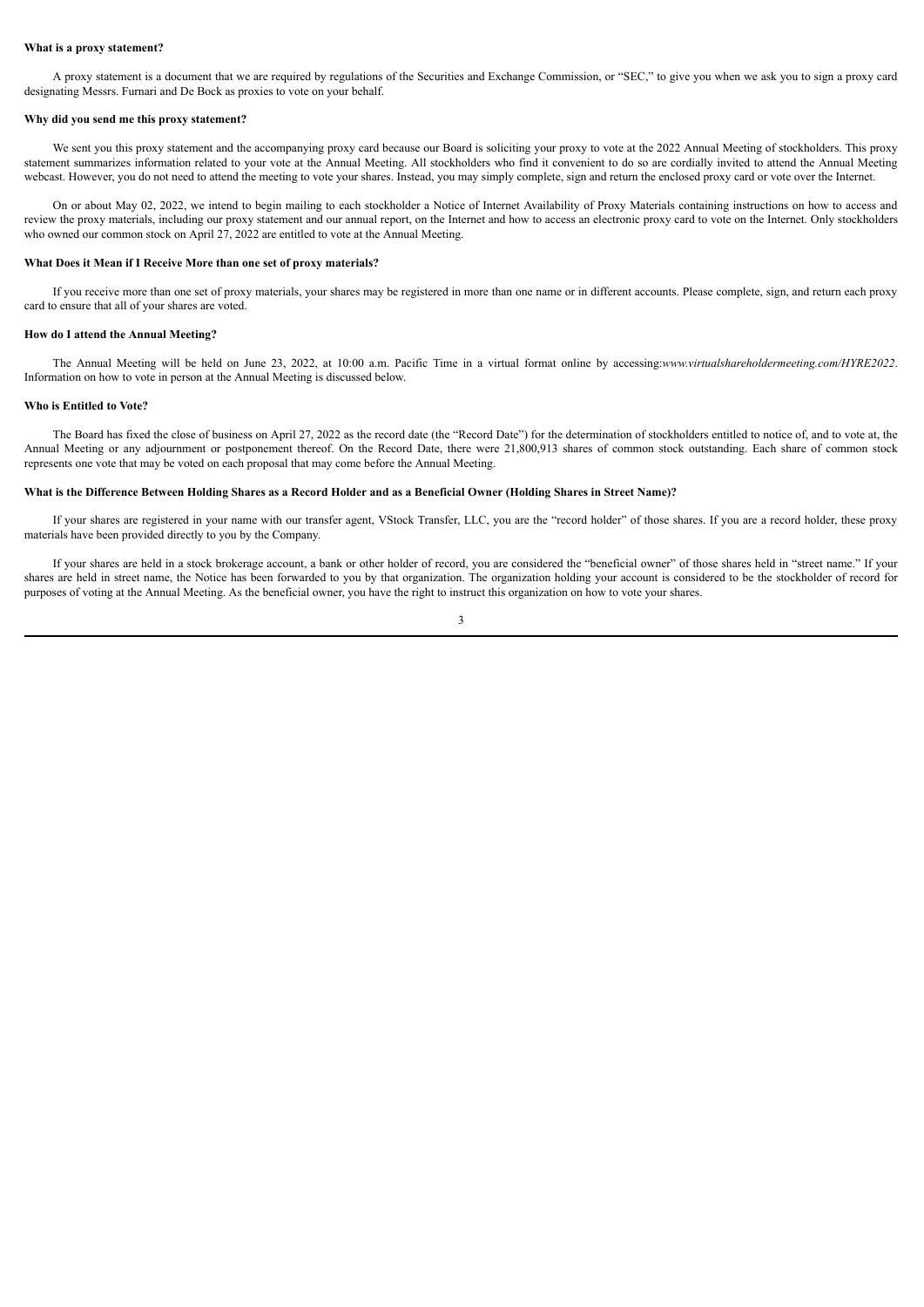# **Who May Attend the Annual Meeting?**

Only record holders and beneficial owners who held shares of our common stock on the Record Date, or their duly authorized proxies, may attend the Annual Meeting. If your shares of common stock are held in street name, you will need to provide a copy of a brokerage statement or other documentation reflecting your stock ownership as of the Record Date.

# **What am I Voting on?**

There are two matters scheduled for a vote:

- 1. To elect one (1) Class I member to our Board of Directors; and
- 2. To ratify the appointment of dbb*mckennon* as our independent registered public accounting firm for our fiscal year ending December 31, 2022.

# **What if another matter is properly brought before the Annual Meeting?**

The Board knows of no other matters that will be presented for consideration at the Annual Meeting. If any other matters are properly brought before the Annual Meeting, it is the intention of the persons named in the accompanying proxy to vote on those matters in accordance with their best judgment.

### **How Do I Vote?**





Using the Internet at *www.proxyvote.com*



**MAIL INTERNET PHONE ONLINE AT THE MEETING**

Mailing your signed proxy card or voter instruction card.

1-800-690-6903 You can vote at the meeting at: *www.virtualshareholdermeeting.com/HYRE2022*

#### *Stockholders of Record*

If you are a registered shareholder, you may vote by mail, Internet, phone, or fax by following the instructions in the Notice. You also may submit your proxy by mail by following the instructions included with your proxy card. The deadline for submitting your proxy by Internet is 11:59 p.m. Eastern Time on June 22, 2022. Our Board's designated proxies, Messrs. Furnari and De Bock, will vote your shares according to your instructions. If you attend the live webcast of the annual meeting you also will be able to vote your shares electronically at the meeting up until the time the polls are closed.

# *Beneficial Owners of Shares Held in Street Name*

If you are a street name holder, your broker or nominee firm is the legal, registered owner of the shares, and it may provide you with the Notice. Follow the instructions on the Notice to access our proxy materials and vote or to request a paper or email copy of our proxy materials. The materials include a voting instruction card so that you can instruct your broker or nominee how to vote your shares. Please check the Notice or voting instruction card or contact your broker or other nominee to determine whether you will be able to deliver your voting instructions by Internet in advance of the meeting and whether, if you attend the live webcast of the Annual Meeting, you will be able to vote your shares electronically at the meeting up until the time the polls are closed.

All shares entitled to vote and represented by a properly completed and executed proxy received before the Annual Meeting and not revoked will be voted at the Annual Meeting as instructed in a proxy delivered before the Annual Meeting. We provide Internet proxy voting to allow you to vote your shares online, with procedures designed to ensure the authenticity and correctness of your proxy vote instructions. However, please be aware that you must bear any costs associated with your Internet access, such as usage charges from Internet access providers and telephone companies.

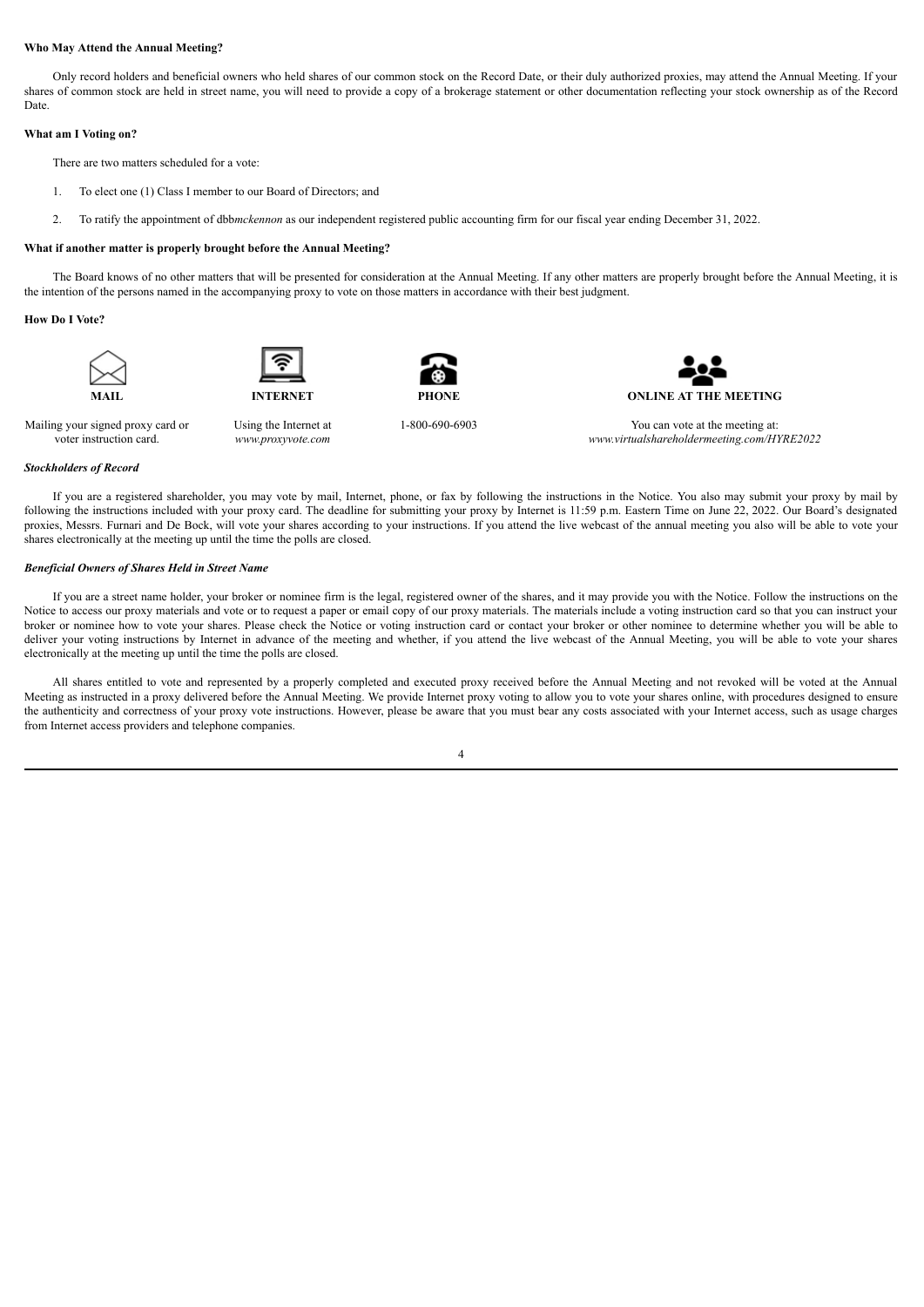# **How Many Votes do I Have?**

On each matter to be voted upon, you have one vote for each share of common stock you own as of the close of business on the Record Date.

#### **Is My Vote Confidential?**

Yes, your vote is confidential. Only the inspector of elections, individuals who help with processing and counting your votes and persons who need access for legal reasons will have access to your vote. This information will not be disclosed, except as required by law.

#### **What Constitutes a Quorum?**

To carry on business at the Annual Meeting, we must have a quorum. A quorum is present when a majority of the shares entitled to vote, as of the Record Date, are represented in person or by proxy. Thus, 10,900,457 shares must be represented in person or by proxy to have a quorum at the Annual Meeting. Your shares will be counted towards the quorum only if you submit a valid proxy (or one is submitted on your behalf by your broker, bank or other nominee) or if you vote in person at the Annual Meeting. Abstentions and broker non-votes will be counted towards the quorum requirement. Shares owned by us are not considered outstanding or considered to be present at the Annual Meeting. If there is not a quorum at the Annual Meeting, either the chairperson of the Annual Meeting or our stockholders entitled to vote at the Annual Meeting may adjourn the Annual Meeting.

#### **How Will my Shares be Voted if I Give No Specific Instruction?**

We must vote your shares as you have instructed. If there is a matter on which a stockholder of record has given no specific instruction but has authorized us generally to vote the shares, they will be voted as follows:

- 1. "For" the election of one (1) Class I member of our Board of Directors; and
- 3. "For" the ratification of the appointment of dbb*mckennon* as our independent registered public accounting firm for our fiscal year ending December 31, 2022.

If other matters properly come before the Annual Meeting and you do not provide specific voting instructions, your shares will be voted at the discretion of Messrs. Furnari and De Bock, the Board's designated proxies.

If your shares are held in street name, see "What is a Broker Non-Vote?" below regarding the ability of banks, brokers and other such holders of record to vote the uninstructed shares of their customers or other beneficial owners in their discretion.

# **How are Votes Counted?**

Votes will be counted by the inspector of election appointed for the Annual Meeting, who will separately count, for the election of directors, "For," "Withhold" and broker nonvotes; and, with respect to the other proposals, votes "For" and "Against," abstentions and broker non-votes. Broker non-votes will not be included in the tabulation of the voting results of any of the proposals and, therefore, will have no effect on such proposals.

#### **What is a Broker Non-Vote?**

A "broker non-vote" occurs when shares held by a broker in "street name" for a beneficial owner are not voted with respect to a proposal because (1) the broker has not received voting instructions from the stockholder who beneficially owns the shares and (2) the broker lacks the authority to vote the shares at their discretion.

Under current New York Stock Exchange ("NYSE") rules and interpretations that govern broker non-votes: (i) Proposal No. 1 for the election of directors is considered a nondiscretionary matter, and a broker will lack the authority to vote uninstructed shares at their discretion on such proposal; and (ii) Proposal No. 2 for the ratification of the appointment of dbb*mckennon* as our independent registered public accounting firm for our fiscal year ending December 31, 2022 is considered a discretionary matter, and a broker will be permitted to exercise its discretion to vote uninstructed shares on the proposal. Because NYSE Rule 452 applies to all brokers that are members of the NYSE, this prohibition applies to the Annual Meeting even though our common stock is listed on the Nasdaq Capital Market.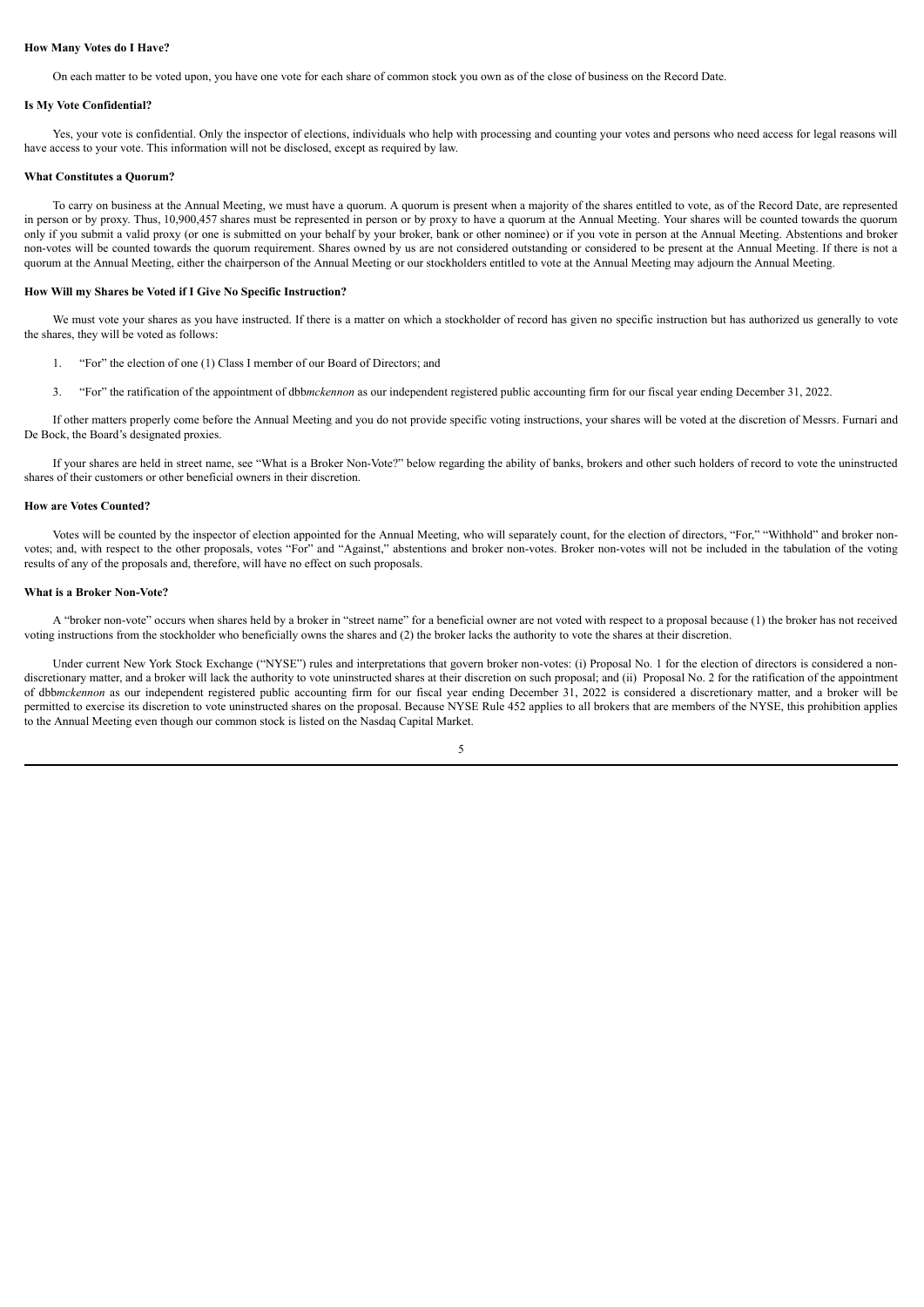### **How many votes are required to approve each proposal?**

The table below summarizes the proposals that will be voted on, the vote required to approve each item and how votes are counted:

| Proposal                                      | <b>Votes Required</b>                                                                                                                                                                                                                                                   | <b>Voting Options</b>           |  |  |
|-----------------------------------------------|-------------------------------------------------------------------------------------------------------------------------------------------------------------------------------------------------------------------------------------------------------------------------|---------------------------------|--|--|
| Proposal No. 1: Election of Class I Directors | The plurality of the votes cast. This means that the one nominee<br>receiving the highest number of affirmative "FOR" votes will be elected<br>as Class I directors.                                                                                                    | "FOR"<br>"WITHHOLD"             |  |  |
| Registered Public Accounting Firm             | Proposal No. 2: Ratification of Appointment of Independent The affirmative vote of the holders of a majority in voting power of the<br>votes cast affirmatively or negatively (excluding abstentions) at the<br>Annual Meeting by the holders entitled to vote thereon. | "FOR"<br>"AGAINST"<br>"ABSTAIN" |  |  |

# **What is an Abstention?**

An abstention is a stockholder's affirmative choice to decline to vote on a proposal. Under Delaware law, abstentions are counted as shares present and entitled to vote at the Annual Meeting. Generally, unless provided otherwise by applicable law, our Amended and Restated Bylaws provide that an action of our stockholders (other than the election of directors) is approved if a majority of the number of shares of stock entitled to vote thereon and present (either in person or by proxy) vote in favor of such action. Therefore, votes that are "WITHHELD" will have the same effect as an abstention and will not count as a vote "FOR" or "AGAINST" a director, because directors are elected by plurality voting. Additionally, abstentions will have the effect as a vote "AGAINST" Proposal No. 2.

#### **What Are the Voting Procedures?**

In voting by proxy with regard to the election of directors, you may vote in favor of all nominees, withhold your votes as to all nominees, or withhold your votes as to specific nominees. With regard to other proposals, you may vote in favor of or against the proposal, or you may abstain from voting on the proposal. You should specify your respective choices on the accompanying proxy card or your vote instruction form.

# **Is My Proxy Revocable?**

If you are a registered stockholder, you may revoke or change your vote at any time before the proxy is voted by filing with our Corporate Secretary, at 915 Wilshire Blvd., Suite 1950, Los Angeles, CA 90017, either a written notice of revocation or a duly executed proxy bearing a later date. If you attend the live webcast of the Annual Meeting you may revoke your proxy or change your proxy vote by voting electronically at the meeting. Your attendance at the Annual Meeting will not by itself revoke a previously granted proxy.

If your shares are held in street name or you hold shares through a retirement or savings plan or other similar plan, please check your voting instruction card or contact your broker, nominee, trustee or administrator to determine whether you will be able to revoke or change your vote.

#### **Who is Paying for the Expenses Involved in Preparing this Proxy Statement?**

All of the expenses involved in preparing and assembling these proxy materials and mailing the Notice (and any paper materials, if requested) and all costs of soliciting proxies will be paid by us. In addition to the solicitation by mail, proxies may be solicited by our officers and other employees by telephone or in person. Such persons will receive no compensation for their services other than their regular salaries. Arrangements will also be made with brokerage houses and other custodians, nominees and fiduciaries to forward solicitation materials to the beneficial owners of the shares held of record by such persons, and we may reimburse such persons for reasonable out of pocket expenses incurred by them in forwarding solicitation materials.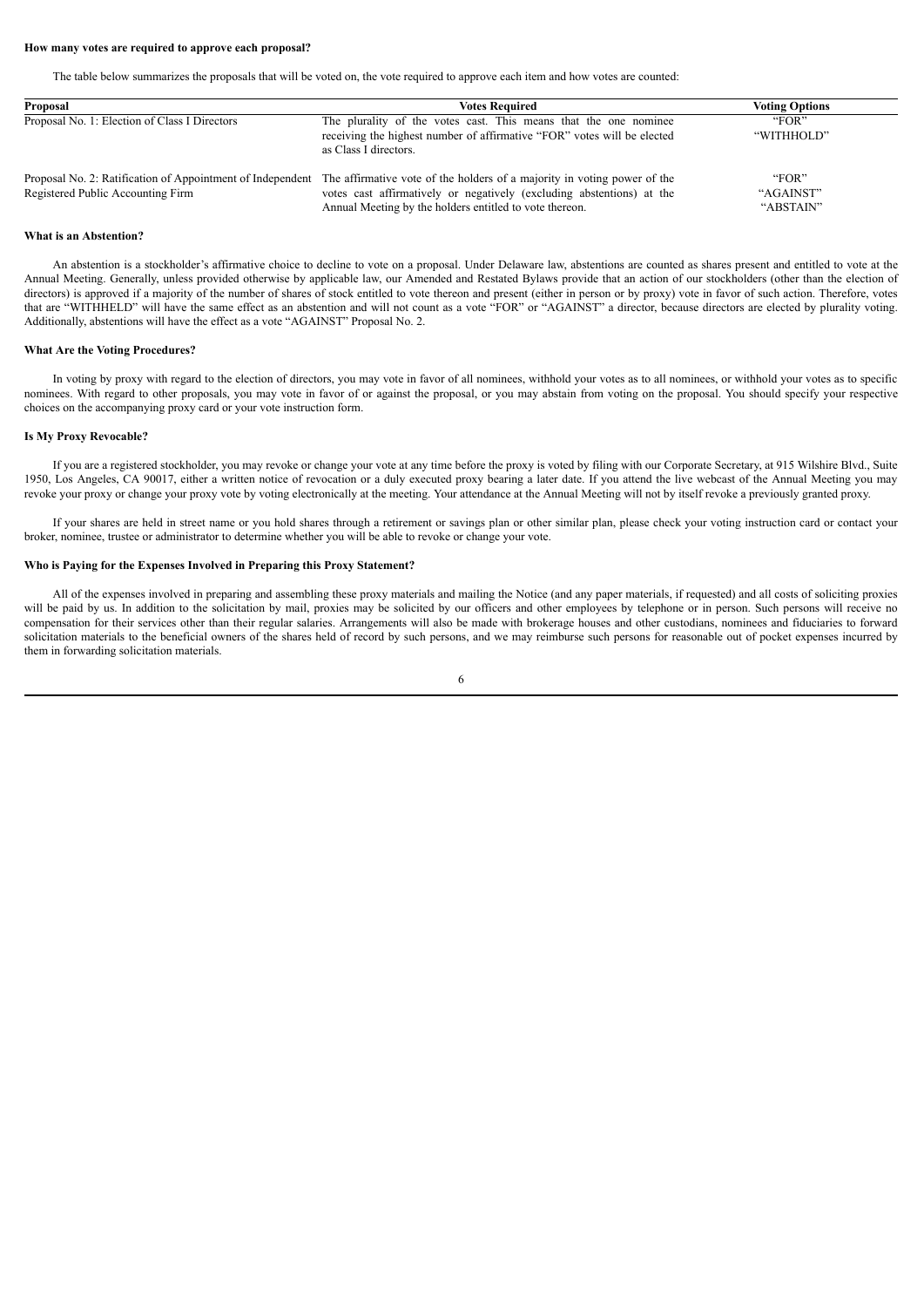# **Do I Have Dissenters**' **Rights of Appraisal?**

HyreCar stockholders do not have appraisal rights under Delaware law or under HyreCar's governing documents with respect to the matters to be voted upon at the Annual Meeting.

### **How can I Find out the Results of the Voting at the Annual Meeting?**

Preliminary voting results will be announced at the Annual Meeting. In addition, final voting results will be disclosed in a Current Report on Form 8-K that we expect to file with the SEC within four business days after the Annual Meeting. If final voting results are not available to us in time to file a Current Report on Form 8-K with the SEC within four business days after the Annual Meeting, we intend to file a Current Report on Form 8-K to publish preliminary results and, within four business days after the final results are known to us, file an additional Current Report on Form 8-K to publish the final results.

#### **When are Stockholder Proposals Due for the 2022 Annual Meeting?**

Stockholders who intend to have a proposal considered for inclusion in our proxy materials for presentation at our 2022 Annual Meeting of Stockholders (the "Annual Meeting") must submit the proposal to us at our corporate headquarters no later than December 30, 2022, which proposal must be made in accordance with the provisions of Rule 14a-8 of the Exchange Act. Pursuant to our Amended and Restated Bylaws, nothing in the procedure described in the sentence above shall be deemed to affect the rights of stockholders to request inclusion of proposals in our proxy statement pursuant to Rule l4a-8 under the Exchange Act.

Stockholders who intend to present a proposal at our 2022 Annual Meeting of Stockholders without inclusion of the proposal in our proxy materials are required to provide notice of such proposal to our Corporate Secretary so that such notice is received by our Corporate Secretary at our principal executive offices on or after February 23, 2023 but no later than March 24, 2023. We reserve the right to reject, rule out of order or take other appropriate action with respect to any proposal that does not comply with these and other applicable requirements.

# Excluding Proposal 1 (Election of Directors), Do the Company's Executive Officers and Directors have an Interest in Any of the Matters to Be Acted Upon at the Annual **Meeting?**

Members of the Board and executive officers of HyreCar do not have any substantial interest, direct or indirect, in Proposal No. 2, the ratification of the appointment of our independent registered public accounting firm.

#### **PROPOSAL No. 1**

# **ELECTION OF DIRECTORS**

HyreCar's Amended and Restated Bylaws currently specify that the number of directors shall consist of at least one member, the exact number of which shall be determined from time to time by resolution of the Board of Directors. The Board of Directors currently has five (5) members. In accordance with the Company's Amended and Restated Certificate of Incorporation, the directors are divided into three (3) classes and are elected for staggered terms of three years each, with a term of office of one of the three classes of directors expiring at the annual meeting of the Company's stockholders each year. At the Annual Meeting, stockholders will elect one (1) members to the Board, who will serve as a Class I directors, to hold office until the 2025 Annual Meeting of Stockholders. The Board, based on the recommendation of the Nominating and Corporate Governance Committee, has nominated Michael Root for election as a Class I directors for a term of office of three (3) years. Mr. Root has consented to being named as a nominee for director of HyreCar and has agreed to serve if elected.

The term of our Class I Director, Michael Root, will expire at the Annual Meeting of Stockholders in 2022. The terms of our Class II directors, Joseph Furnari and Jayaprakash Vijayan, will expire at the Annual Meeting of Stockholders in 2023, and the term of our Class III directors, Grace Mellis and Brooke Skinner Ricketts, will expire at the Annual Meeting of Stockholders in 2024. Each of our directors will hold office for the term to which he or she is elected, or until his or her successor is duly elected and qualifies or until the director's earlier resignation or removal.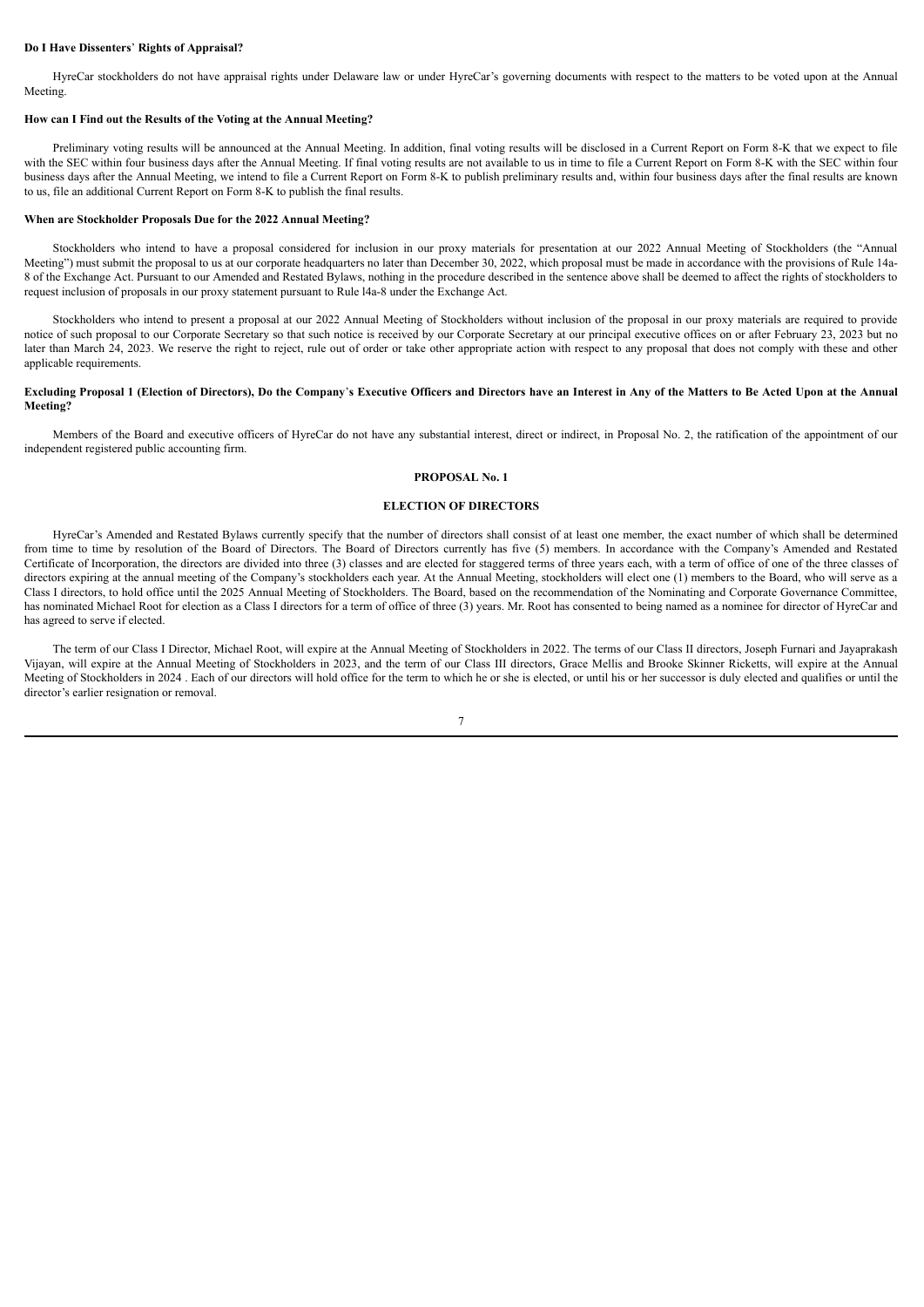It is the intention of the Board's proxy agents, Messrs. Furnari and De Bock, unless otherwise directed, to vote such proxies for the election of the Board's Class I nominee. Should the nominee be unable to accept the office of director, an eventuality which is not anticipated, proxies may be voted with discretionary authority for a substitute nominee or nominees designated by the Board.

Directors are elected by a plurality of votes cast by stockholders. In the event the nominee is unable or unwilling to serve as director at the time of the Annual Meeting, the proxies will be voted for any substitute nominee designated by the present Board or the proxy holders to fill such vacancy or the size of the Board will be reduced in accordance with our Amended and Restated Bylaws and Amended and Restated Certificate of Incorporation. The Board has no reason to believe that the person named below will be unable or unwilling to serve as a Class I director if elected.

Assuming a quorum is present, the nominees receiving the highest number of affirmative votes of shares entitled to be voted for such positions will be elected as a Class I directors of the Company. Unless marked otherwise, proxies received will be voted "FOR" the election of the nominees named below. In the event that additional persons are nominated for election as Class I directors, the proxy holders intend to vote all proxies received by them in such a manner as will ensure the election of the nominees listed below, and, in such event, the specific nominees to be voted for will be determined by the proxy holders.

# **Information with Respect to Class I Director Nominee**

Listed below is the person nominated by our Board for the position of Class I Director to hold office until their respective successors are elected and qualified, and his age as of April 27, 2022.

| Name                | AΩ | Position |
|---------------------|----|----------|
| <b>Michael Root</b> |    | Director |
|                     |    |          |

# *Michael Root* — *Director*

Since September 2019, Mr. Root has served as a Partner and Chief Technology Officer of Playa Vista Equity LLC, a commercial real estate development and asset management firm that specializes in structuring and managing institutional-quality, high-return, risk-adjusted equity investments. Since 2019, Mr. Root has also served as Partner and Chief Technology Officer of EB-5 Equity Development Partners, a commercial real estate development and asset management firm that specializes in high-return, risk-adjusted equity investments. From October 2016 to June 2017, Mr. Root was the Chief Technology Officer of Dog Vacay, a dog boarding service that was later acquired by A Place for Rover, Inc ("Rover"). From November 2008 to March 2015, Mr. Root was the Technology Director for Riot Games Inc., a video game company. Mr. Root received a B.S. in nuclear engineering from the University of Wisconsin — Madison in 1994. We believe Mr. Root is qualified to serve on our Board due to his business and technology experience.

### **Director Independence**

The Board periodically reviews relationships that directors have with our company to determine whether the directors are independent. Directors are considered "independent" as long as they do not accept any consulting, advisory or other compensatory fee (other than director fees) from us, are not an affiliated person of our company or our subsidiaries (e.g., an officer or a greater than 10% stockholder) and are independent within the meaning of applicable United States laws, regulations and the Nasdaq Capital Market listing rules. In this latter regard, the Board uses the Nasdaq Marketplace Rules (specifically, Section 5605(a)(2) of such rules) as a benchmark for determining which, if any, of our directors are independent, solely in order to comply with applicable SEC disclosure rules.

Based on the above, the Board considers Grace Mellis, our Chairman, Brooke Skinner Ricketts, Michael Root, and Jayaprakash Vijayan to be "independent" members of our Board.

|    | ٠ |         |    |  |
|----|---|---------|----|--|
|    |   |         | I  |  |
|    | I |         |    |  |
| M. |   | I<br>۰. | ۰, |  |
|    |   |         |    |  |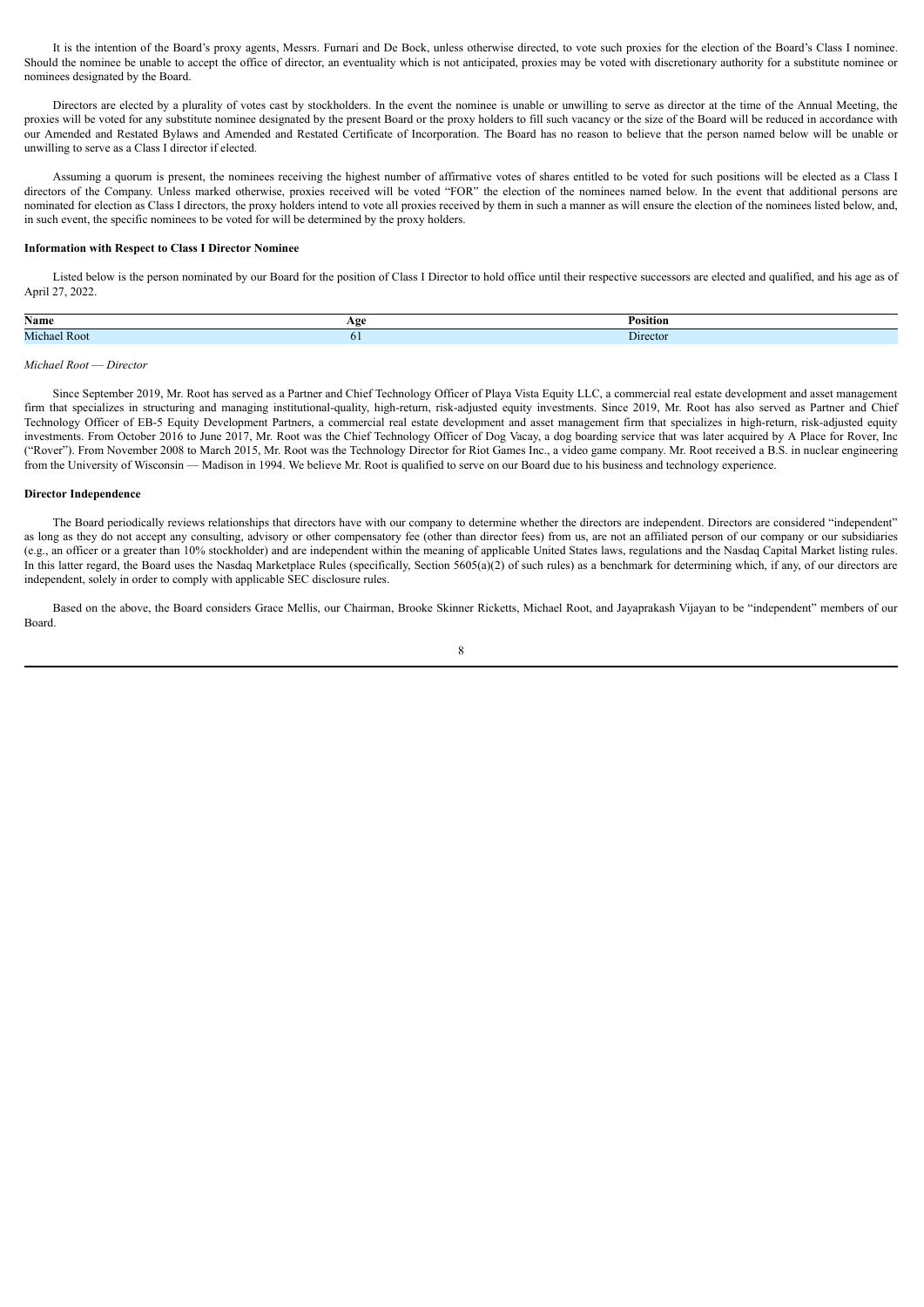# **Information Regarding the Board of Directors and Corporate Governance**

# *Classified Board of Directors*

In accordance with the terms of our amended and restated certificate of incorporation and our amended and restated, our Board is divided into three classes. The members of each class serve for a staggered, three-year term. Upon the expiration of the term of a class of directors, directors in that class will be elected for three-year terms at the annual meeting of stockholders in the year in which their term expires. The classes are composed as follows:

- Michael Root is a Class I director, whose term will expire at the 2022 Annual Meeting;
- Joseph Furnari and Jayaprakash Vijayan are Class II directors, whose term will expire at the annual meeting of stockholders to be held in 2023; and
- Grace Mellis and Brooke Skinner Ricketts are Class III directors, whose term will expire at the annual meeting of stockholders to be held in 2024.

Any additional directorships resulting from an increase in the number of directors will be distributed among the three classes so that, as nearly as possible, each class will continue to be apportioned as nearly equal in number as possible. This classification of our Board may have the effect of delaying or preventing changes in control of our Company.

When considering whether directors have the experience, qualifications, attributes and skills to enable the Board to satisfy its oversight responsibilities effectively in light of our business and structure, the Board focuses primarily on the information discussed in each of the directors' individual biographies as set forth in this proxy statement.

# *Board Responsibilities and Structure*

The Board oversees, counsels and directs management in the long-term interest of HyreCar and its stockholders. The Board's responsibilities include establishing broad corporate policies and reviewing the overall performance of HyreCar. The Board is not, however, involved in the operating details on a day-to-day basis.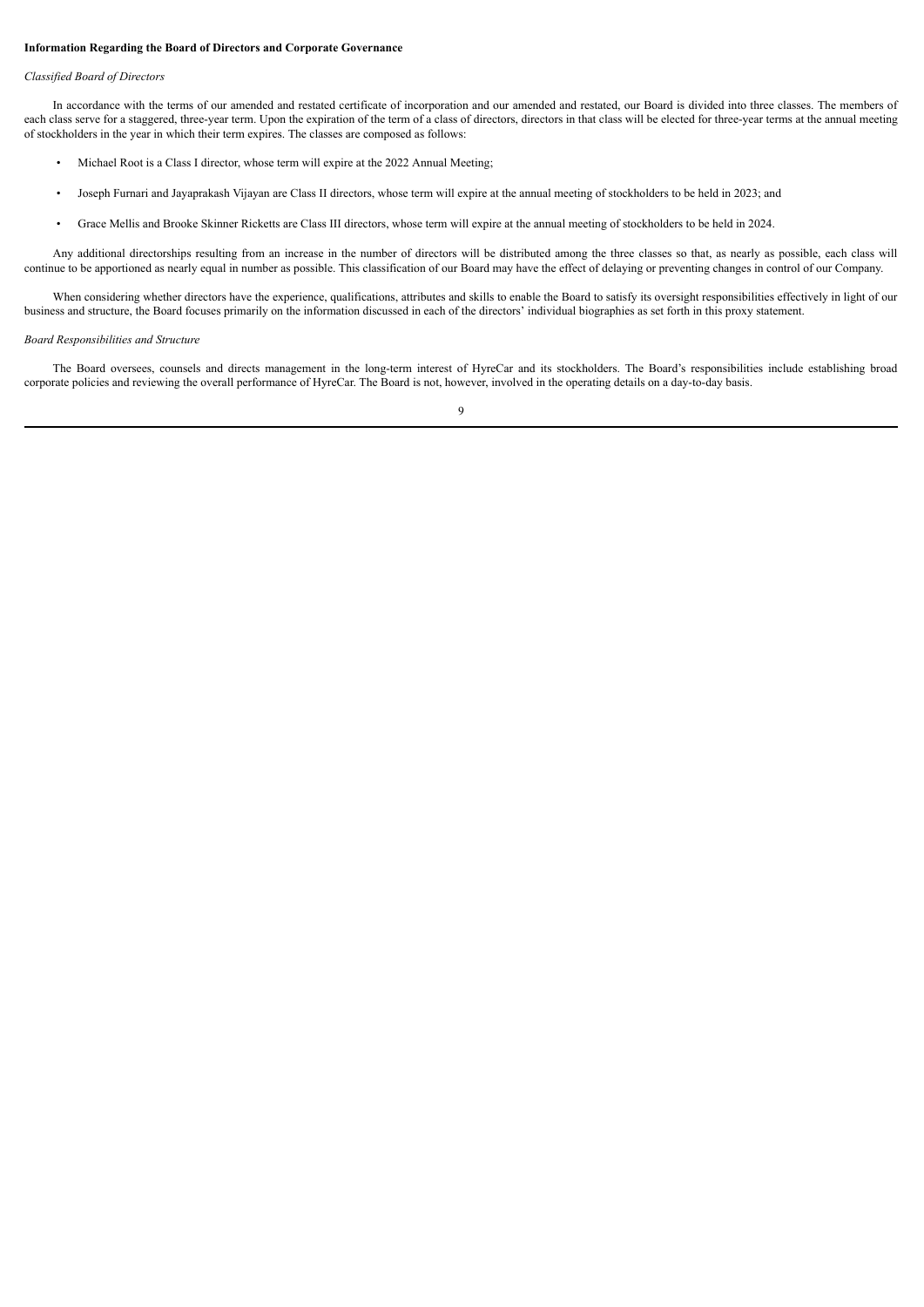# *Board Diversity Matrix*

The table below provides certain highlights of the composition of our directors. Each of the categories listed in the below table has the meaning as it is used in Nasdaq Rule 5605(f).

# **Board Diversity Matrix (As of April 27, 2022)**

| <b>Total Number of Directors</b>        |          |      | 5                    |                                      |  |  |  |
|-----------------------------------------|----------|------|----------------------|--------------------------------------|--|--|--|
|                                         | Female   | Male | Non<br><b>Binary</b> | Did Not<br><b>Disclose</b><br>Gender |  |  |  |
| Part I: Gender Identity                 |          |      |                      |                                      |  |  |  |
| Directors                               |          |      |                      | $\mathbf{0}$                         |  |  |  |
| Part II: Demographic Background         |          |      |                      |                                      |  |  |  |
| African American or Black               |          | 0    |                      | $\Omega$                             |  |  |  |
| Alaskan Native or Native American       |          |      |                      | $_{0}$                               |  |  |  |
| Asian                                   |          |      | $\theta$             | $\Omega$                             |  |  |  |
| Hispanic or Latinx                      |          | 0    |                      |                                      |  |  |  |
| Native Hawaiian or Pacific Islander     |          |      |                      |                                      |  |  |  |
| White                                   |          | 2    |                      | $\Omega$                             |  |  |  |
| Two or More Races or Ethnicities        | $\theta$ | 0    |                      | $\theta$                             |  |  |  |
| LGBTO+                                  |          |      |                      |                                      |  |  |  |
| Did Not Disclose Demographic Background |          |      | $\theta$             |                                      |  |  |  |

*Board Committees and Charters*

The following table identifies our independent and non-independent Board and Committee members in accordance with NASDAQ Listing Rule 5605(a)(2):

|                                |                   |       |              | Corporate   |
|--------------------------------|-------------------|-------|--------------|-------------|
|                                |                   |       |              | Governance/ |
| Name                           | Independent       | Audit | Compensation | Nominating  |
| Joseph Furnari                 |                   |       |              |             |
| Grace Mellis                   | Х                 | $X^*$ | $X^*$        | $X^*$       |
| Michael Root                   | X                 |       | $\Lambda$    |             |
| <b>Brooke Skinner Ricketts</b> | $\mathbf{v}$<br>л | л     | Λ            | л           |
| Jayaprakash Vijayan            | л                 | X     |              |             |
|                                |                   |       |              |             |

\* Chairman of the committee

# *Meetings of the Board of Directors and Committees*

During the fiscal year ended December 31, 2021, the Board held a total of five meetings and acted by unanimous written consent nine times, the Audit Committee held a total of four meetings and did not take any action by unanimous written consent, the Compensation Committee held a total of four meetings and acted by unanimous written consent three times, and the Corporate Governance/Nominating Committee held a total of one meeting and did not take any action unanimous written consent. None of our incumbent directors attended fewer than 75% of the total number of meetings held by the Board and the committees on which the director served during fiscal year 2021.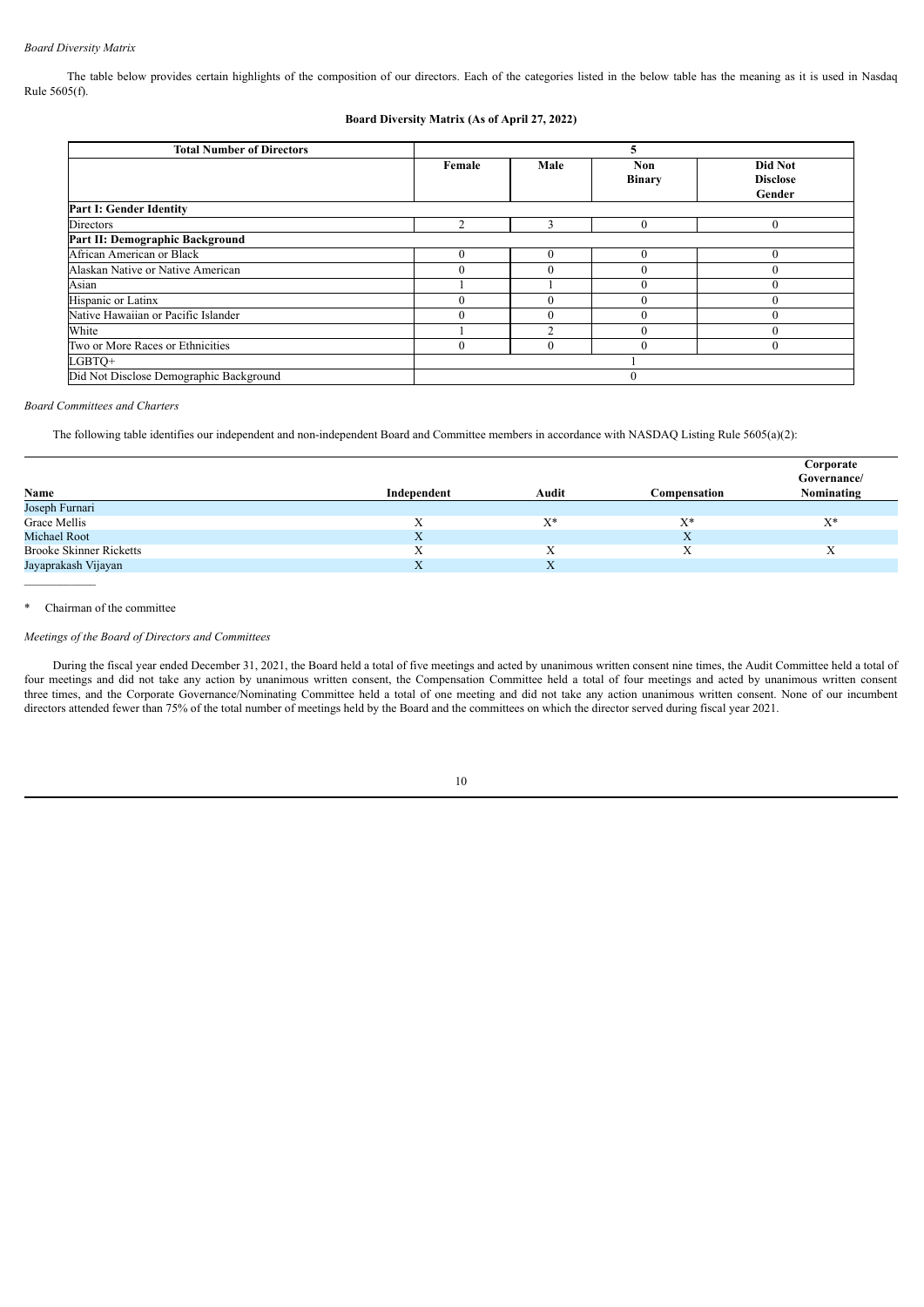# *Policy Regarding Attendance at Annual Meetings of Stockholders*

The Company does not have a policy with regard to Board members' attendance at annual meetings of stockholders.

#### *Leadership Structure and Risk Oversight*

As Chairman, Ms. Mellis serves as the primary liaison between the CEO and the independent directors and provides strategic input and counselling to the CEO. With input from other members of the Board, committee chairs and management, she presides over meetings of the Board. Ms. Mellis has developed an extensive knowledge of our Company, its challenges and opportunities and has a productive working relationship with our senior management team.

The Board, as a unified body and through committee participation, organizes the execution of its monitoring and oversight roles and does not expect the Chairman to organize those functions.

The Board has three standing committees: Audit, Compensation, and Corporate Governance/Nominating. The membership of each of the committees of the Board is comprised of independent directors, with each of the committees having a separate chairman, each of whom is an independent director.

Risk is inherent with every business, and how well a business manages risk can ultimately determine its success. Management is responsible for the day-to-day management of the risks we face, while the Board, as a whole and through its committees, has responsibility for the oversight of risk management. In its risk oversight role, the Board has responsibility for satisfying itself that the risk management processes designed and implemented by management are adequate and functioning as designed.

The Board believes that establishing the right "tone at the top" and that full and open communication between executive management and the Board are essential for effective risk management and oversight. Our CEO communicates frequently with members of the Board to discuss strategy and challenges facing our Company. Senior management usually attends our regular quarterly Board meetings and is available to address any questions or concerns raised by the Board on risk management-related and any other matters. Each quarter, the Board receives presentations from senior management on matters involving our key areas of operations.

### **Board Committees**

Our Board has established an audit committee, a compensation committee, and a nominating and corporate governance committee, each of which operate pursuant to a charter adopted by our Board. Copies of each charter are posted on the corporate governance section of our website at *www.hyrecar.com*. Each committee has the composition and responsibilities described below. Our Board may establish other committees from time to time.

# *Audit Committee*

Grace Mellis, Brooke Skinner Ricketts, and Jayaprakash Vijayan serve on the audit committee, which is chaired by Ms. Mellis. Our Board has determined that Ms. Mellis, Ms. Skinner Ricketts, and Mr. Vijayan are "independent" for audit committee purposes as that term is defined in the rules of the SEC and the applicable Nasdaq rules, and each member has sufficient knowledge in financial and auditing matters to serve on the audit committee. Our Board has designated Ms. Mellis as an "audit committee financial expert," as defined under the applicable rules of the SEC.

The audit committee's responsibilities include:

- appointing, approving the compensation of, and assessing the independence of our independent registered public accounting firm;
- pre-approving auditing and permissible non-audit services, and the terms of such services, to be provided by our independent registered public accounting firm;
- reviewing the overall audit plan with our independent registered public accounting firm and members of management responsible for preparing our financial statements;

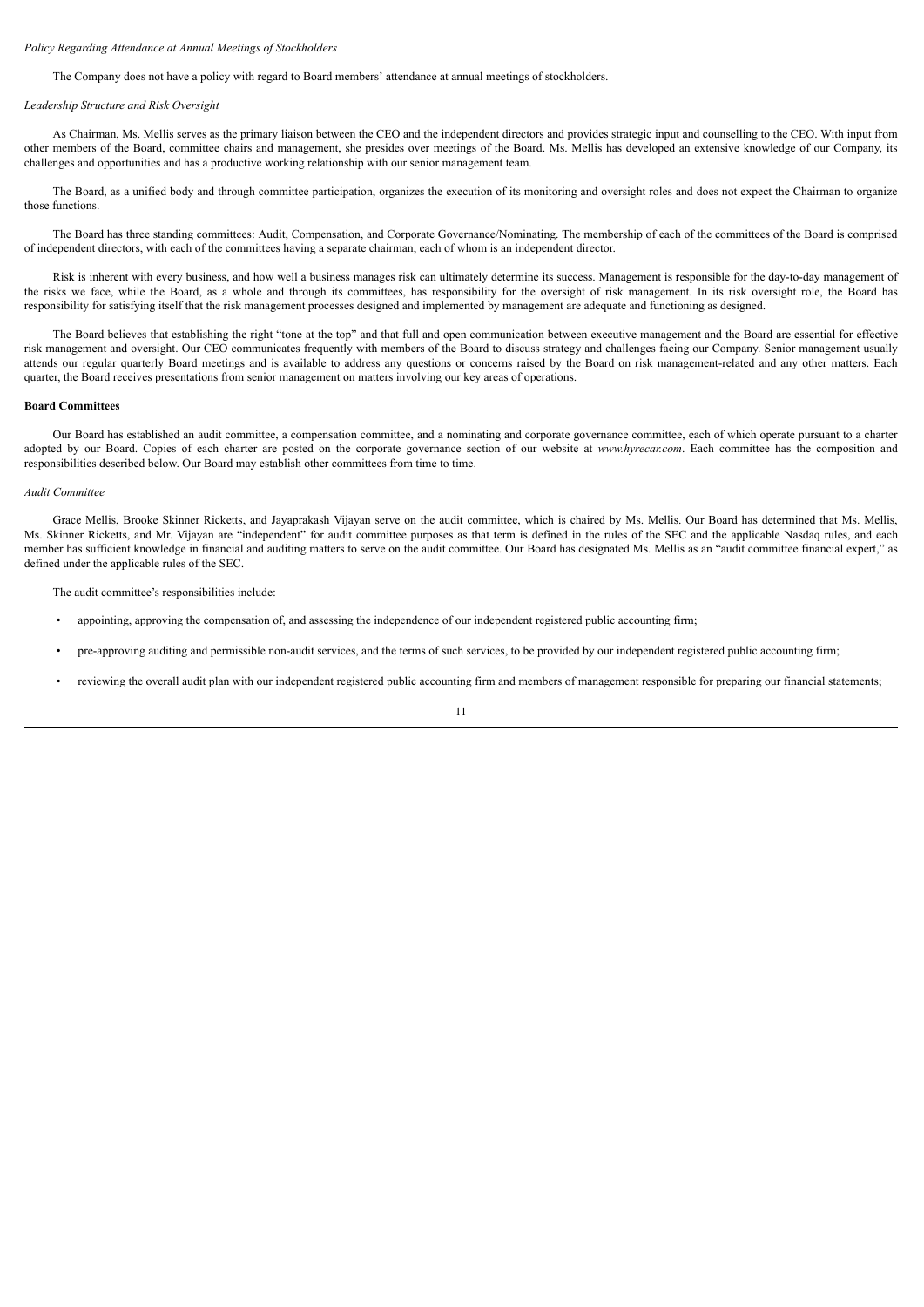- reviewing and discussing with management and our independent registered public accounting firm our annual and quarterly financial statements and related disclosures as well as critical accounting policies and practices used by us;
- coordinating the oversight and reviewing the adequacy of our internal control over financial reporting;
- establishing policies and procedures for the receipt and retention of accounting-related complaints and concerns;
- recommending based upon the audit committee's review and discussions with management and our independent registered public accounting firm whether our audited financial statements shall be included in our Annual Report on Form 10-K;
- monitoring the integrity of our financial statements and our compliance with legal and regulatory requirements as they relate to our financial statements and accounting matters;
- preparing the audit committee report required by SEC rules to be included in our annual proxy statement;
- reviewing all related person transactions for potential conflict of interest situations and approving all such transactions; and
- reviewing quarterly earnings releases.

### *Compensation Committee*

Grace Mellis, Michael Root and Brooke Skinner Ricketts serve on the compensation committee, which is chaired by Ms. Mellis. Our Board has determined that both Ms. Mellis, Mr. Root and Ms. Skinner Ricketts are "independent" as defined in the applicable Nasdaq rules.

The compensation committee's responsibilities include:

- annually reviewing and approving corporate goals and objectives relevant to the compensation of our chief executive officer;
- evaluating the performance of our chief executive officer in light of such corporate goals and objectives and determining the compensation of our chief executive officer;
- reviewing and approving the compensation of our other executive officers;
- reviewing and establishing our overall management compensation, philosophy and policy;
- overseeing and administering our compensation and similar plans;
- evaluating and assessing potential and current compensation advisors in accordance with the independence standards identified in the applicable Nasdaq rules;
- retaining and approving the compensation of any compensation advisors;
- reviewing and making recommendations to our Board about our policies and procedures for the grant of equity-based awards;
- evaluating and making recommendations to the Board about director compensation;
- preparing the compensation committee report required by SEC rules, if and when required, to be included in our annual proxy statement; and
- reviewing and approving the retention or termination of any consulting firm or outside advisor to assist in the evaluation of compensation matters.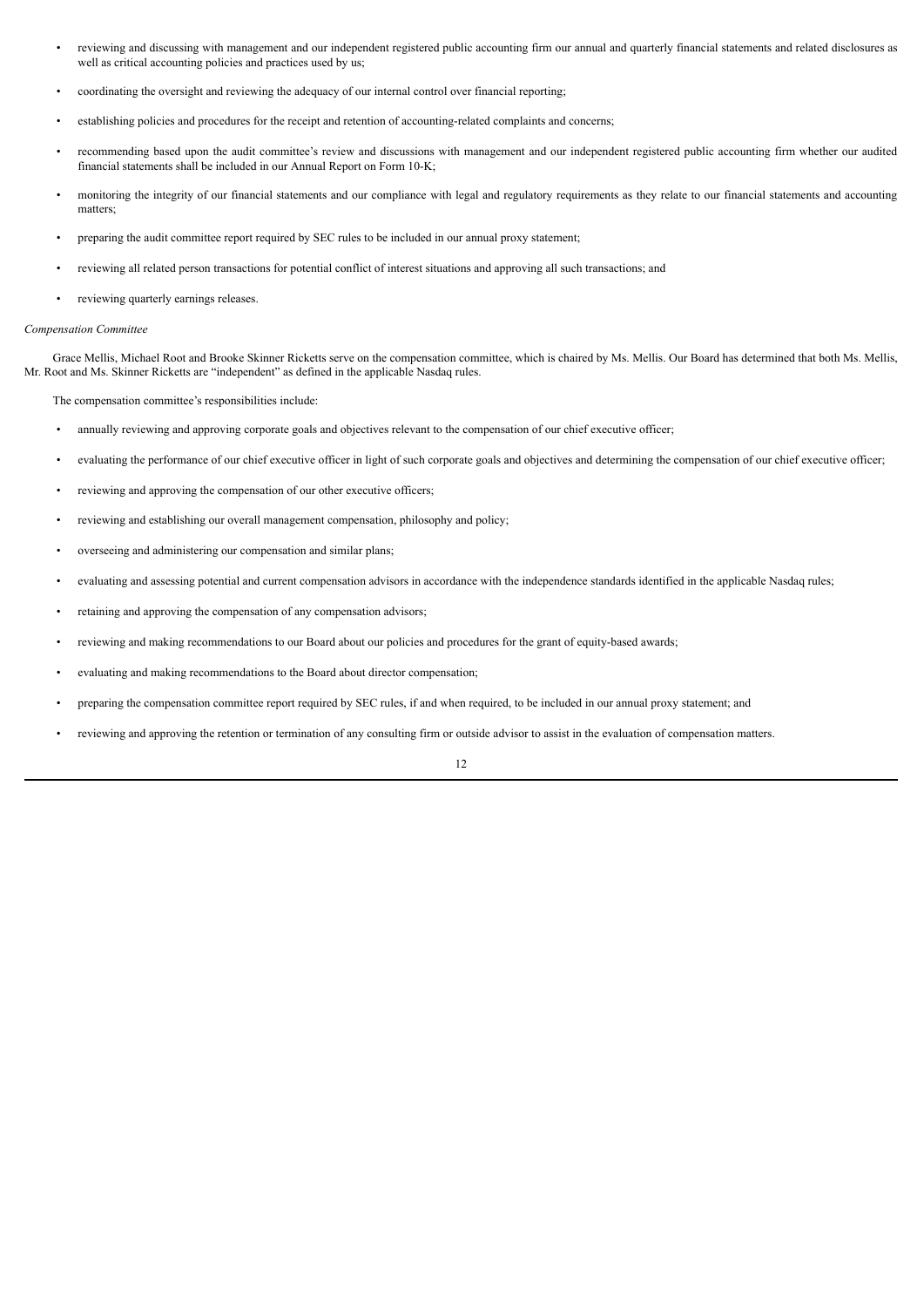#### *Corporate Governance/Nominating Committee*

Grace Mellis and Brooke Skinner Ricketts serve on the nominating and corporate governance committee, which is chaired by Ms. Mellis. Our Board has determined that both Ms. Mellis and Ms. Skinner Ricketts are "independent" as defined in the applicable Nasdaq rules.

The nominating and corporate governance committee's responsibilities include:

- developing and recommending to the Board criteria for board and committee membership;
- establishing procedures for identifying and evaluating board of director candidates, including nominees recommended by stockholders;
- reviewing the size and composition of the Board to ensure that it is composed of members containing the appropriate skills and expertise to advise us;
- identifying individuals qualified to become members of the Board;
- recommending to the Board the persons to be nominated for election as directors and to each of the board's committees;
- developing and recommending to the Board a code of business conduct and ethics and a set of corporate governance guidelines; and
- overseeing the evaluation of our Board and management.

#### *Code of Business Conduct and Ethics*

We have adopted a written code of business conduct and ethics that applies to our directors, officers and employees, including our principal executive officer, principal financial officer, principal accounting officer or controller, or persons performing similar functions. A copy of our code of business conduct and ethics can be found on our website at *www.hyrecar.com*. A copy of our code of business conduct and ethics may be obtained without charge upon written request to Secretary, HyreCar Inc., 915 Wilshire Blvd., Suite 1950, Los Angeles, CA 90017. If we make any substantive amendments to our code of business conduct and ethics or grant any waiver from a provision of the code of business conduct and ethics to any executive officer or director, we will promptly disclose the nature of the amendment or waiver on our website (*www.hyrecar.com*) and/or in our public filings with the SEC.

#### *Director Nominations*

Our nominating and corporate governance committee will recommend to the Board candidates for nomination for election at the annual meeting of the stockholders. The Board will also consider director candidates recommended for nomination by our stockholders during such times as they are seeking proposed nominees to stand for election at the next annual meeting of stockholders (or, if applicable, a special meeting of stockholders). Stockholders that wish to nominate a director for election to the Board should follow the procedures set forth in our Bylaws.

We do not intend to formally establish any specific, minimum qualifications that must be met or skills that are necessary for directors to possess. In general, in identifying and evaluating nominees for director, the Board considers character, professional ethics and integrity, judgment, business acumen, proven achievement and competence in one's field, the ability to exercise sound business judgment, tenure on the Board and skills that are complementary to the Board, an understanding of our business, an understanding of the responsibilities that are required of a member of the Board, other time commitments, diversity with respect to professional background, education, race, ethnicity, gender, age and geography, as well as other individual qualities, attributes that contribute to the total mix of viewpoints and experience represented on the Board and the ability to represent the best interests of our stockholders.

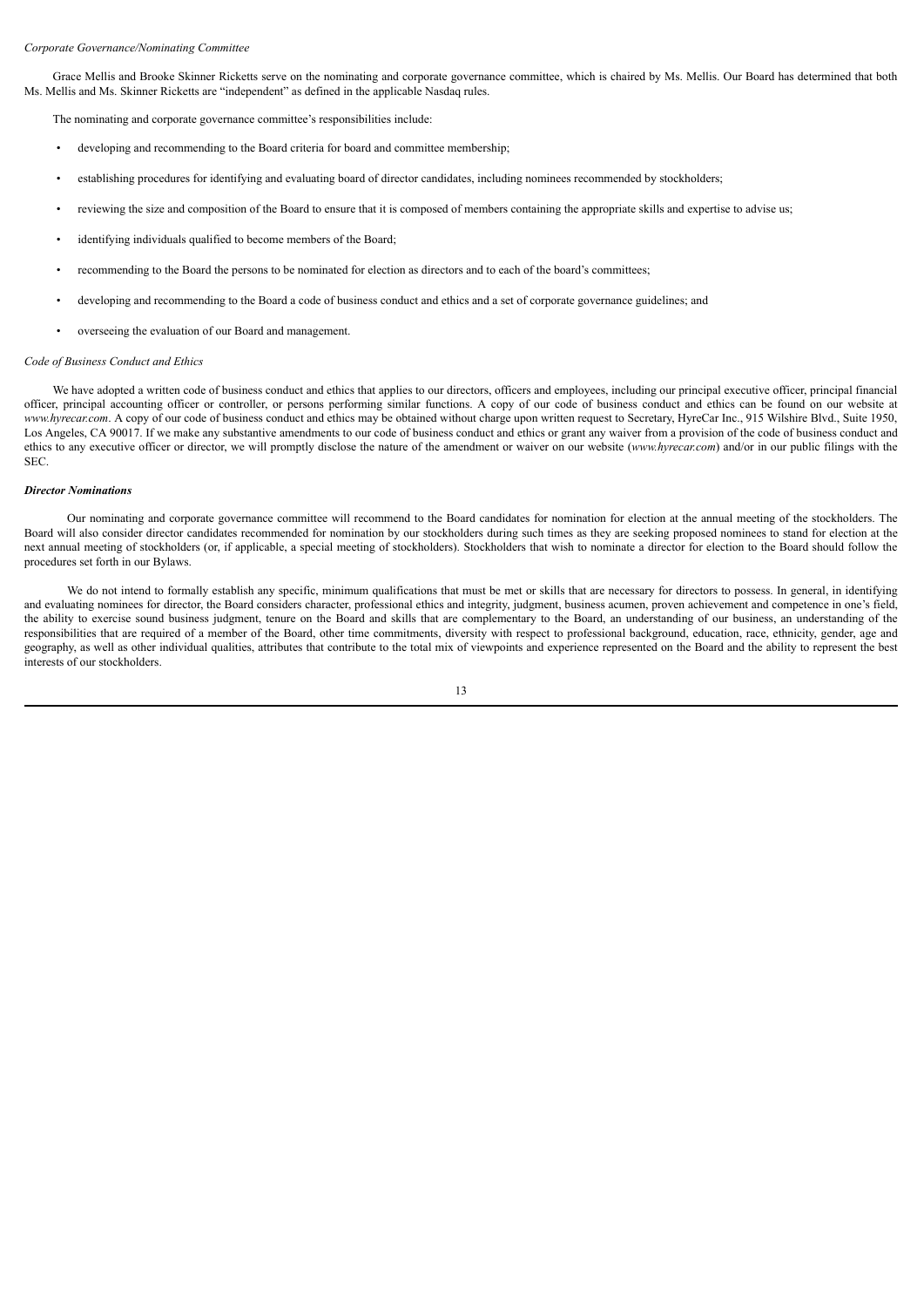### *Stockholder Communications*

Although we do not have a formal policy regarding communications with the Board, stockholders may communicate with the Board by writing to HyreCar Inc., 915 Wilshire Blvd., Suite 1950, Los Angeles, CA 90017, Attention: Mr. Joseph Furnari. Stockholders who would like their submission directed to a member of the Board may so specify, and the communication will be forwarded, as appropriate.

### **Vote Required**

The election of our nominees requires the affirmative vote by a plurality of the voting power of the shares present and entitled to vote on the election of directors at the Annual Meeting at which a quorum is present.

# THE HYRECAR BOARD RECOMMENDS THAT YOU VOTE "FOR" THE CLASS I DIRECTOR NOMINEE TO THE BOARD SET FORTH IN THIS PROPOSAL **No. 1**.

# **PROPOSAL No. 2**

# RATIFICATION OF THE APPOINTMENT OF OUR INDEPENDENT REGISTERED PUBLIC ACCOUNTING FIRM FOR FISCAL YEAR ENDING DECEMBER 31, **2022**

The Board has appointed dbb*mckennon* to serve as our independent registered public accounting firm for the year ending December 31, 2022. dbb*mckennon* has provided services in connection with the audit of HyreCar's financial statements for the years ended December 31, 2016 through December 31, 2021.

The Audit Committee and the Board are requesting that stockholders ratify the selection of dbb*mckennon*. The Audit Committee and the Board are not required to take any action as a result of the outcome of the vote on this proposal. Even if the appointment is ratified, the Board may, in its discretion, appoint a different independent registered public accounting firm at any time during the year if they determine that such a change would be in the best interests of HyreCar and its stockholders. If the appointment is not ratified, the Board will consider its options.

A representative of dbb*mckennon* is expected to be present in person or by telephone at the Annual Meeting. He or she will have the opportunity to make a statement if desired and is expected to be available to respond to appropriate questions.

#### **Principal Accountant Fees and Services**

The aggregate fees billed to the Company by dbb*mckennon*, the Company's independent registered public accounting firm, for the indicated services for each of the last two fiscal years were as follows:

|                       | 2021    | 2020    |
|-----------------------|---------|---------|
| Audit fees $(1)$      | 159,367 | 160,439 |
| Audit-Related Fees(2) | 16,140  | 7,401   |
| Tax fees $(3)$        | 4,500   | 4,500   |
| Total fees            | 180,007 | 172,340 |
|                       |         |         |

(1) Audit fees consist of fees for professional services performed by dbb*mkennon* for the audit and review of our financial statements, preparation and filing of our registration statements, including issuance of comfort letters.

(2) Audit-related fees consist of fees for professional services performed by dbb*mkennon* with respect to services performed in relation to various registration statements of the Company.

(3) Tax fees consist of fees for professional services performed by dbb*mkennon* with respect to tax compliance.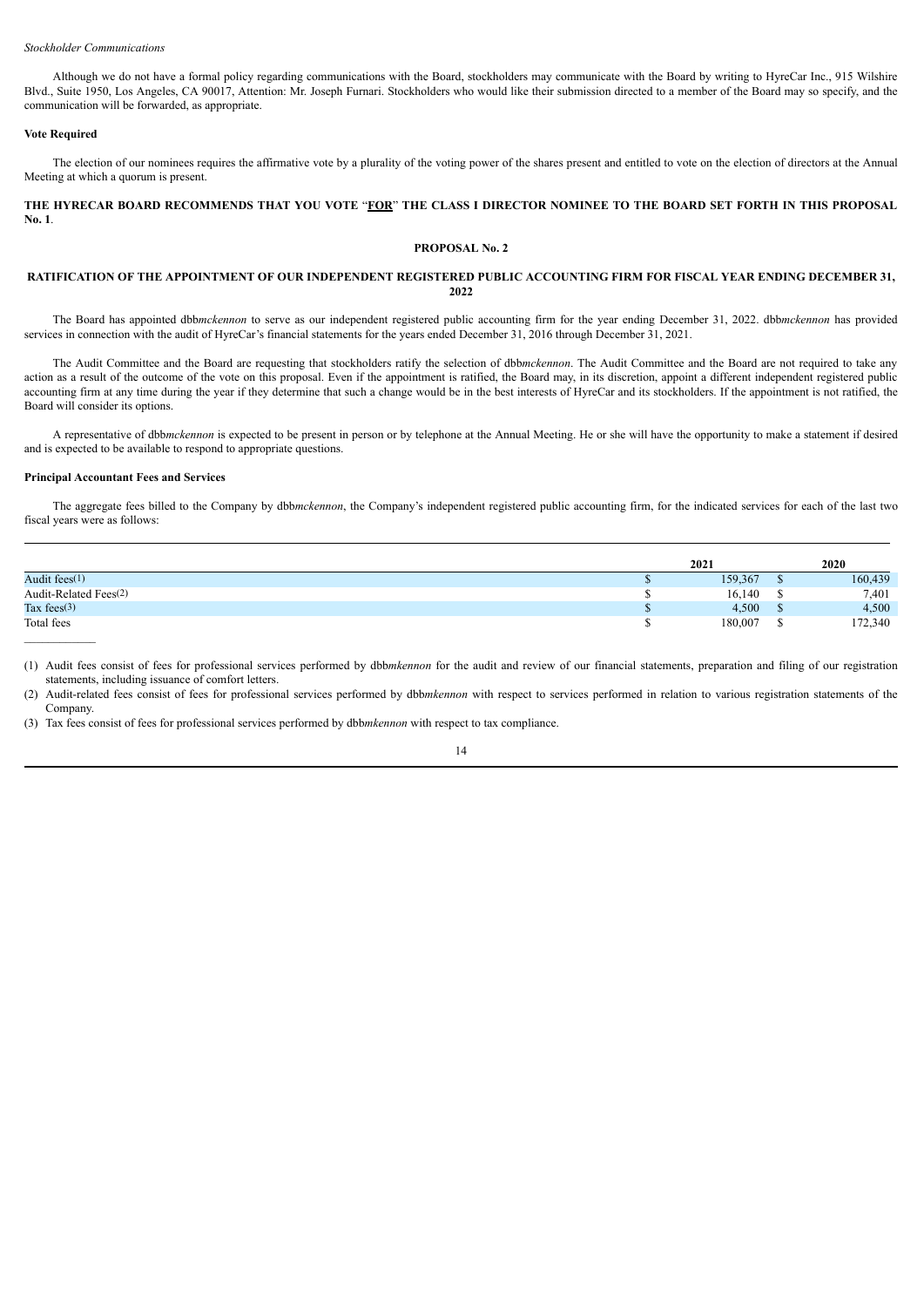# **Policy on Audit Committee Pre-Approval of Audit and Permissible Non-Audit Services of Independent Auditors**

Consistent with SEC policies and guidelines regarding audit independence, the Audit Committee is responsible for the pre-approval of all audit and permissible non-audit services provided by our independent registered public accounting firm on a case-by-case basis. Our Audit Committee has established a policy regarding approval of all audit and permissible non-audit services provided by our principal accountants. No non-audit services were performed by our independent registered public accounting firm during the years ended December 31, 2021 and 2020. Our Audit Committee pre-approves these services by category and service. Our Audit Committee has pre-approved all of the services provided by dbb*mckennon*.

# **Vote Required**

The affirmative vote of a majority of the shares (by voting power) present in person at the Annual Meeting or represented by proxy and entitled to vote at the Annual Meeting is required to approve the ratification of the appointment of dbb*mckennon* as HyreCar's independent registered public accounting firm for the fiscal year ending December 31, 2022.

# THE HYRECAR BOARD UNANIMOUSLY RECOMMENDS A VOTE "FOR" RATIFICATION OF THE APPOINTMENT OF DBBMCKENNON AS THE **COMPANY**'**S INDEPENDENT REGISTERED PUBLIC ACCOUNTING FIRM FOR THE FISCAL YEAR ENDING DECEMBER 31, 2022.**

# **AUDIT COMMITTEE REPORT**

The following Audit Committee Report shall not be deemed to be "soliciting material," deemed "filed" with the SEC or subject to the liabilities of Section 18 of the Securities Exchange Act of 1934, as amended (the "Exchange Act"). Notwithstanding anything to the contrary set forth in any of the Company's previous filings under the Securities Act of 1933, as amended, or the Exchange Act that might incorporate by reference future filings, including this Proxy Statement, in whole or in part, the following Audit Committee Report *shall not be incorporated by reference into any such filings.*

The Audit Committee is comprised of three independent directors (as defined under Nasdaq Listing Rule 5605(a)(2)). The Audit Committee operates under a written charter, which is available on our website at *http://ir.hyrecar.com* under "Governance."

We have reviewed and discussed with management the Company's audited consolidated financial statements as of and for the fiscal year ended December 31, 2021.

We have discussed with dbb*mckennon*, the Company's independent registered public accounting firm, the matters as required to be discussed by the Public Company Accounting Oversight Board (the "PCAOB") Auditing Standard No. 1301 (Communications with Audit Committees).

We have received the written disclosures and the letter from dbb*mckennon* required by applicable requirements of the PCAOB regarding dbb*mckennon*'s communications with the Audit Committee concerning independence, and have discussed with dbb*mckennon*, their independence from management and the Company.

Based on the review and discussions referred to above, we recommended to the Board that the financial statements referred to above be included in the Company's Annual Report on Form 10-K for the fiscal year ended December 31, 2021 for filing with the Securities and Exchange Commission.

> *Submitted by the Audit Committee*

Grace Mellis, Chairman Brooke Skinner Ricketts Jayaprakash Vijayan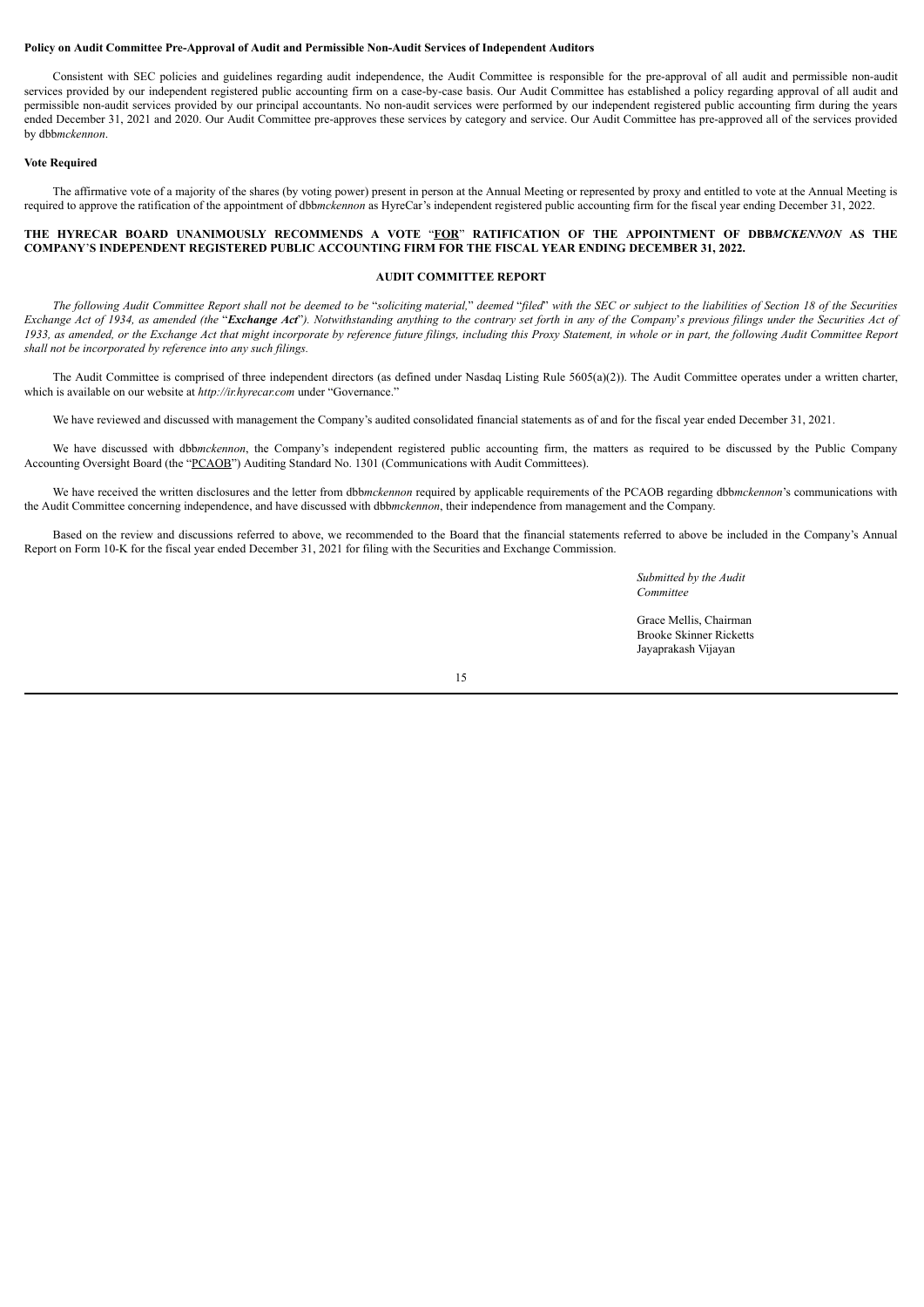#### **MANAGEMENT**

# **Executive Officers and Board of Directors**

The following table sets forth the names, ages and positions of our current executive officers and directors:

| Name                           | Age | <b>Position</b>                           |
|--------------------------------|-----|-------------------------------------------|
| Joseph Furnari                 | 41  | Chief Executive Officer and Director      |
| Brian Allan                    | 59  | President                                 |
| Serge De Bock                  | 41  | Chief Financial Officer                   |
| Ken Grimes                     | 39  | Chief Technology Officer                  |
| Michael Furnari                | 37  | <b>Chief Business Development Officer</b> |
| Grace Mellis                   | 50  | Chairman of the Board of Directors        |
| <b>Brooke Skinner Ricketts</b> | 41  | Director                                  |
| Michael Root                   | 61  | Director                                  |
| Jayaprakash Vijayan            | 49  | Director                                  |

*See page 8 of this Proxy Statement for the biography of Michael Root.*

#### **Board of Directors**

# Class II Directors

# *Joseph Furnari* — *Director, Chief Executive Of icer*

Joseph Furnari has served as our Chief Executive Officer since January 2017. From May 2016 until his appointment as Chief Executive Officer, Mr. Furnari served as our Chief Financial Officer. Prior to joining HyreCar, from May 2014 to April 2016, Mr. Furnari served as Vice President of Portfolio Management at The Palisades Group, LLC , where he managed a portfolio of single family residential whole loan pools. From October 2009 to April 2014, he served as Assistant Vice President of Securitized Products Valuation at Morgan Stanley. From April 2006 to October 2009, Mr. Furnari served as a Senior Analytics Analyst at JP Morgan Chase & Co. Mr. Furnari holds a BBA in Finance from the Lubin School of Business at Pace University. We believe Mr. Furnari is qualified to serve as a member of our Board due to his extensive experience in the financial services industry.

#### *Jayaprakash* "*Jay*" *Vijayan* — *Director*

Jayaprakash "Jay" Vijayan has served as a member of our Board since April 2019. Mr. Vijayan is currently the Founder and Chief Executive Officer of Tekion Corp. (2016 to present), an innovative startup technology company serving the automotive retail industry. He served at Tesla, Inc. as its Chief Information Officer (NASDAQ: TSLA), from 2012 to 2016 and was responsible for the company's information systems, including applications, infrastructure, network, operations, and corporate and product security. Prior to Tesla, from 2007 to 2012, Mr. Vijayan led the IT Business Applications organization for VMware, Inc. (NYSE: VMW) and led product development teams for Oracle (NYSE: ORCL). Since June 2018, Mr. Vijayan has served on the Board of NIC Inc., a digital government software and service provider for federal, state, and local governments in the United States (NASDAQ: EGOV). Mr. Vijayan holds a BS and MS in Geology from the University of Madras in Chennai, Tamil Nadu, India. We believe Mr. Vijayan is qualified to serve on our Board because of his extensive industry and public company board member experience.

# Class III Directors

#### *Grace Mellis* — *Chairman of the Board of Directors*

Grace Mellis has an extensive financial services and management background and has served as a member of our Board since January 2018. Grace is the founder and director of IGA Capital since August 2016, which provides finance and management advisory services. From November 2013 to July 2016, Ms. Mellis served in various roles at Greendot Corporation including SVP Corporate Finance and Business Intelligence and Chief Financial Officer. Prior to that, Ms. Mellis was a Managing Director at JP Morgan where from November 2004 to November 2013 she served in a number of roles, including Chief Financial Officer in their Corporate and Investment Bank covering Investor Services and Treasury and Securities Services Businesses and Head of International Strategy and Business Development. Ms. Mellis holds both a Bachelor's degree and Masters of Business Administration from Harvard University. We believe Ms. Mellis is qualified to serve on our Board due to her extensive background in finance and business management.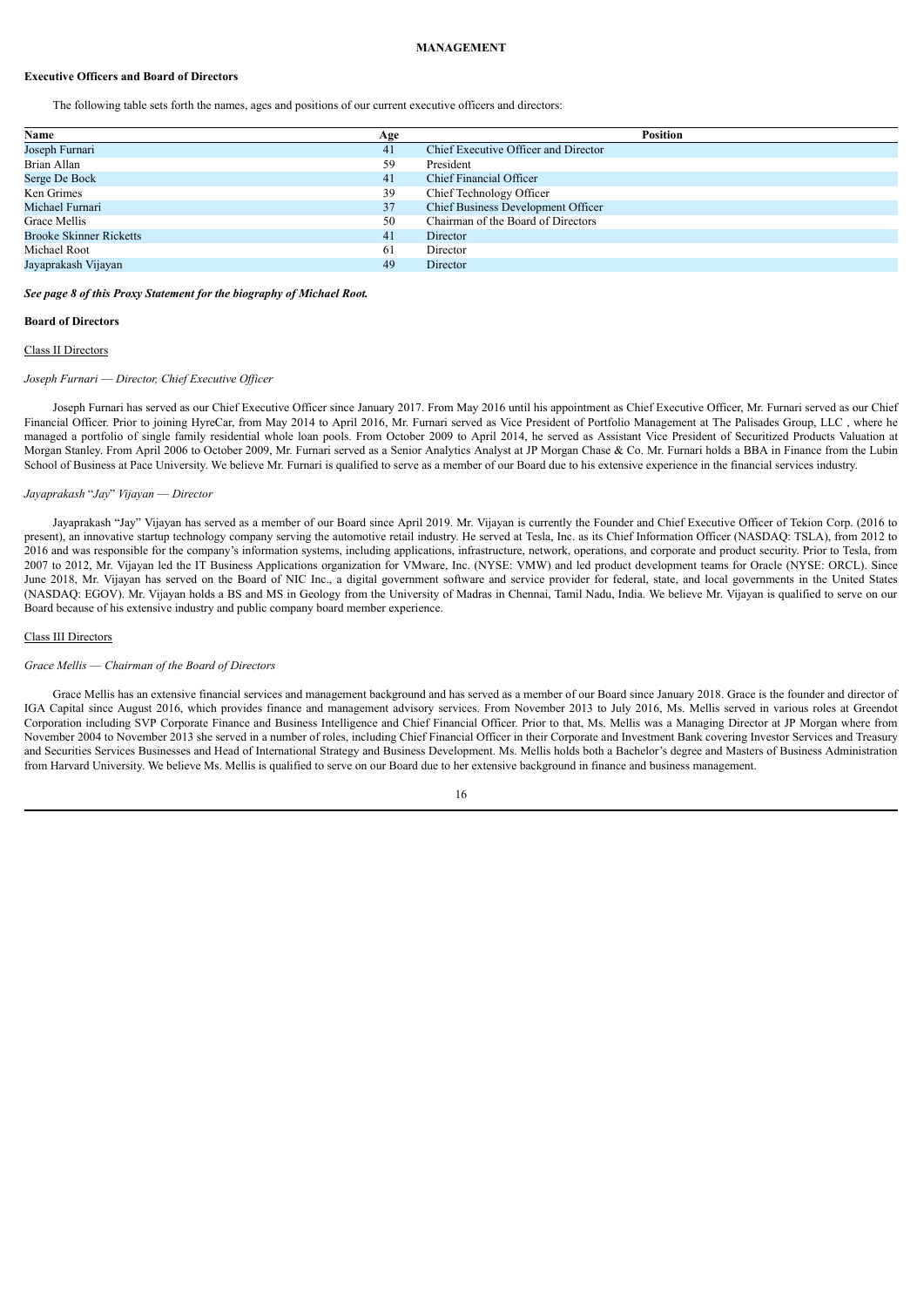# *Brooke Skinner Ricketts* — *Director*

Brooke Skinner Ricketts has served as a member of our Board since July 2018. Ms. Skinner Ricketts brings nearly two decades of relevant marketing and automotive industry expertise to HyreCar, and currently serves as Chief Experience Officer, leading marketing, product, and design for Cars.com, where she has been an executive leader since 2016. Prior to Cars.com, Ms. Skinner Ricketts served as vice president of brand and design of Avant, an online fintech platform that provides credit alternatives consumers from 2016 to 2017. Before Avant, Ms. Skinner Ricketts was head of brand strategy at Twitter, responsible for revenue-driving creative ideas for Fortune 200 clients. Prior to that, Ms. Skinner Ricketts worked at leading advertising agency Foote Cone & Belding before becoming the head of Brand Strategy at Digitas in Chicago and San Francisco. Ms. Skinner Ricketts has a BA from Bard College. We believe Ms. Skinner Ricketts is qualified to serve on our Board because of her extensive industry and business experience.

## **Executive Officers**

#### *Brian Allan* — *President*

Brian Allan, age 59, was appointed as our President effective March 1, 2021, and prior to that served as the Company's Senior Vice-President of Strategic Partnerships since 2018. In that role Mr. Allan's duties included leading the Company's dealer and strategic partnership initiatives. Prior to joining the Company in 2018, Mr. Allan served as the Group General Manager at Galpin Motors, a privately held automotive dealer. Mr. Allan began working at Galpin Motors in 1985 in various roles and was promoted to Group General Manager in 1995. Mr. Allan has also served on several original equipment manufacturer dealer councils and advisory boards for automotive and technology firms.

# *Serge De Bock* — *Chief Financial Of icer*

Serge De Bock was appointed as our Chief Financial Officer effective July 5, 2021. Prior to joining the Company Mr. De Bock served as the Senior Vice President of Finance at Spin, a Ford mobility company, acting as its Divisional Chief Financial Officer, a position he held since April 2020. In his role as Divisional Chief Financial Officer at Spin Mr. De Bock led the finance, accounting and procurement functions of the organization. Prior to his tenure at Spin, from March 2018 through until April 2020, Mr. De Bock served as the Head of Finance of Twitch, an interactive gaming, social video, and content platform, part of Amazon. Prior to joining Twitch, starting in May 2012 Mr. De Bock held various positions at Liberty Mutual Insurance, including serving as an Assistant Vice President and Senior Director, Strategy, Finance and Analytics where he led teams providing analytical support, strategic planning and financial reporting in the organization. Mr. De Bock also previously held roles at PricewaterhouseCoopers. Deloitte and Staples in respectively public accounting, M&A and finance capacities. Mr. De Bock is a 2002 graduate of the Université Catholique de Louvain and received an MBA from The University of Chicago Booth School of Business in 2009.

## *Michael Furnari* — *Chief Business Development Of icer*

Michael Furnari has served as our Director of Sales since May 2016 and as our Chief Business Development Officer since October 2017. From August 2016 until June 2018, Mr. Furnari served as our Secretary. From August 2016 until January 2017 and again from April 2017 until January 10, 2018, Mr. Furnari served as member of our Board. Prior to joining HyreCar, from June 2013 to May 2016, Mr. Furnari served as Sales Manager at Hyatt Residence Group (HRG) Carmel Highlands, the highest volume property in the group's portfolio. From December 2010 to June 2013, Mr. Furnari served as Facilities Manager at Target Corporation. Mr. Furnari holds a BA in Economics from the University of California, Santa Cruz and an MBA from California State University, Monterey Bay.

#### *Ken Grimes* — *Chief Technology Of icer*

Ken Grimes, age 39, was appointed as our Chief Technology Officer effective March 1, 2021. Previously, he served as the Company's Vice-President, Technology since early 2019. Prior to joining the Company in 2019 Mr. Grimes served as the Manager for Mihrtec, LLC, and in that role he authored the company's operating agreement, managed staff and lead R&D for distributed systems and game engines. In total, Mr. Grimes has over 18 years' of experience serving as a manager and systems engineer and his experience includes professional roles that focus on modernizing legacy technology stacks with hyper-scale technologies, including distributed systems, blockchain, and IoT. Mr. Grimes completed core curriculum for BA Computer Science program at Texas Tech University June 2012, and BS Computer Science program at University of Texas — Austin March 2015.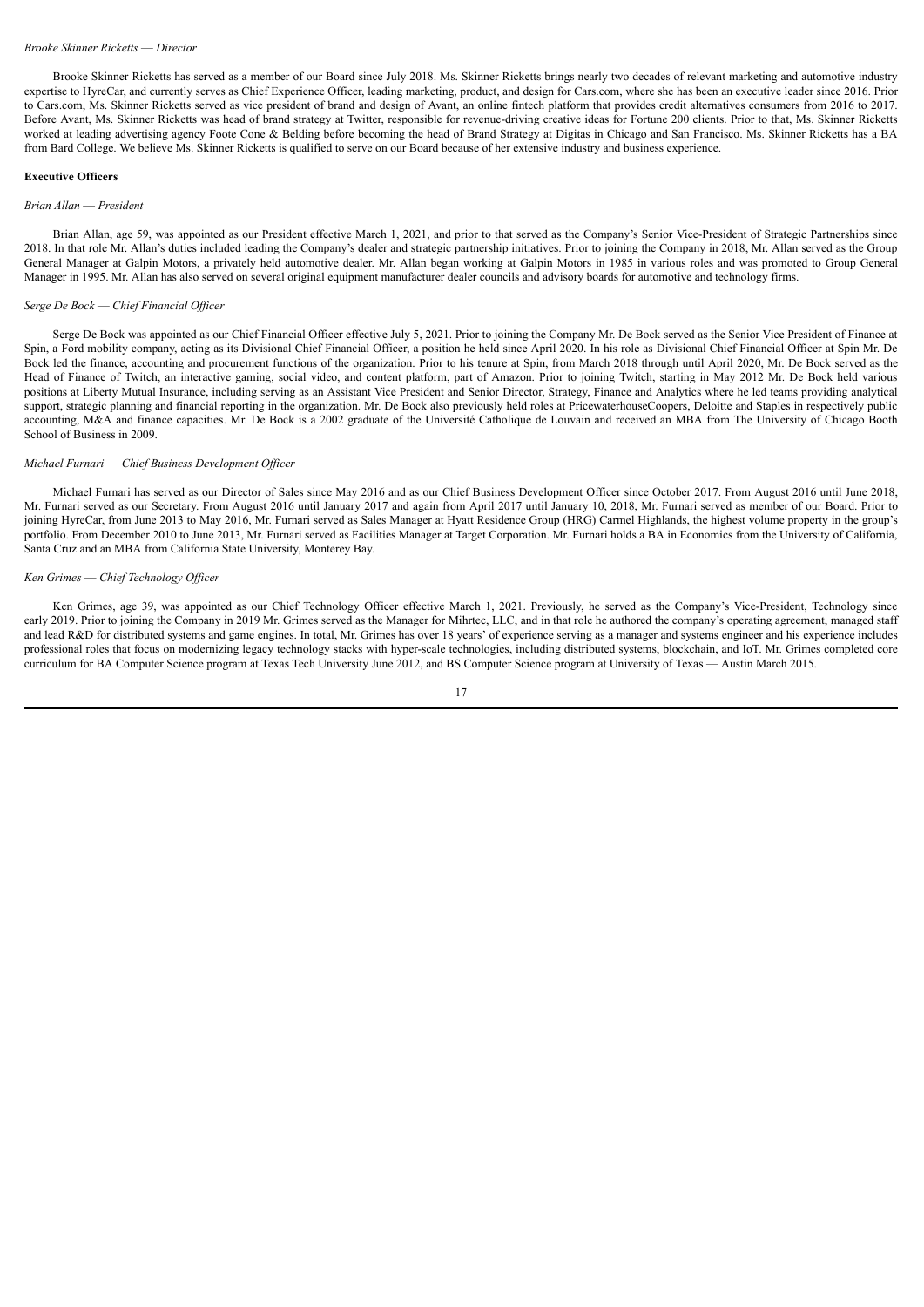# **Family Relationships**

Messrs. Joseph Furnari and Michael Furnari are brothers.

# **Involvement in Certain Legal Proceedings**

To the best of our knowledge, none of our directors or executive officers have, during the past ten years, been involved in any legal proceedings described in subparagraph (f) of Item 401 of Regulation S-K.

# **Arrangement between Officers and Directors**

To our knowledge, there is no arrangement or understanding between any of our officers and any other person, including our directors, pursuant to which the officer was selected to serve as an officer.

# **SECURITY OWNERSHIP OF CERTAIN BENEFICIAL OWNERS AND MANAGEMENT**

The following table sets forth certain information regarding beneficial ownership of shares of our common stock as of April 27, 2022 by (i) each person known to beneficially own more than 5% of our outstanding common stock, (ii) each of our directors, (iii) our named executive officers and (iv) all directors and executive officers as a group. Shares are beneficially owned when an individual has voting and/or investment power over the shares or could obtain voting and/or investment power over the shares within 60 days of April 27, 2022. Except as otherwise indicated, the persons named in the table have sole voting and investment power with respect to all shares beneficially owned, subject to community property laws, where applicable. Unless otherwise indicated, the address of each beneficial owner listed below is c/o HyreCar Inc., 915 Wilshire Blvd., Suite 1950, Los Angeles, CA  $90017.$ 

|                                                   | Number of     |               |
|---------------------------------------------------|---------------|---------------|
| <b>Name of Beneficial Owner</b>                   | <b>Shares</b> | Percentage(1) |
| <b>Executive officers and directors:</b>          |               |               |
| Grace Mellis(2)                                   | 334,273       | 1.53%         |
| Michael Root(3)                                   | 68,004        | $*0/0$        |
| Joseph Furnari <sup>(4)</sup>                     | 542,177       | 2.49%         |
| Brooke Skinner Ricketts(5)                        | 135,000       | $*9/0$        |
| Serge De Bock (6)                                 |               | $\frac{0}{0}$ |
| Michael Furnari <sup>(7)</sup>                    | 576,020       | 2.64%         |
| Jayaprakash Vijayan <sup>(8)</sup>                | 47,770        | $*0/0$        |
| Brian Allan <sup>(9)</sup>                        | 115,125       | $*9/0$        |
| Ken Grimes $(10)$                                 | 162,625       | $*9/0$        |
| All Officers and Directors as a group (9 persons) | 1,980,994     | 9.09%         |
| 5% or greater holders:                            |               |               |
| Arctis Global, LLC (11)                           | 2,273,038     | 10.43%        |
| State Street Corporation (SSgA) (12)              | 1,620,236     | 7.43%         |
| The Goldman Sachs Group, Inc.(13)                 | 1,751,211     | 8.03%         |
| BlackRock Inc.(14)                                | 1,142,834     | 5.24%         |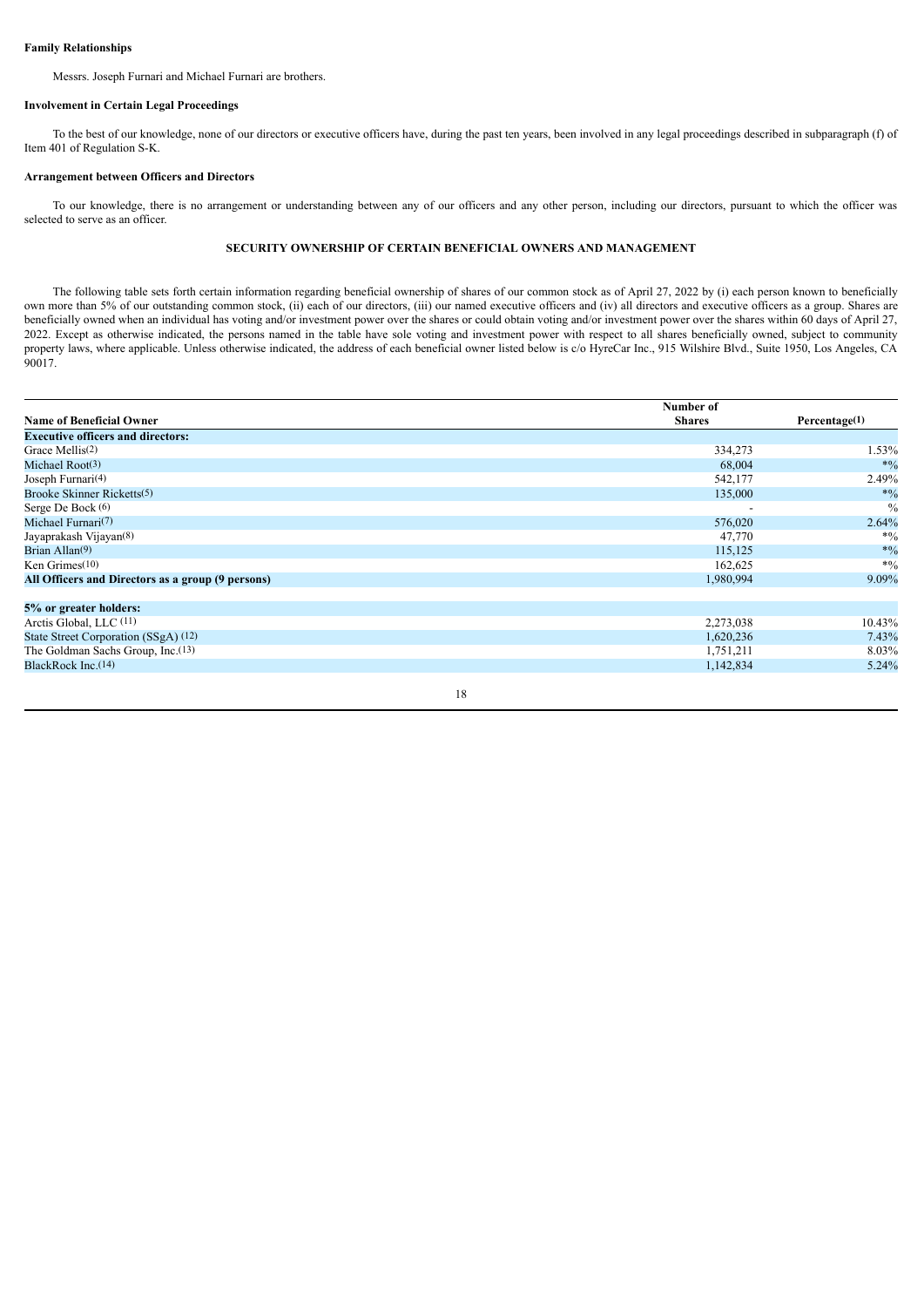\* less than 1%

 $\mathcal{L}=\mathcal{L}^{\mathcal{L}}$ 

- (1) As of April 27, 2022, 21,800,913 shares of our common stock were outstanding. Shares of common stock currently issuable or issuable within 60 days of the date of April 27, 2022 are deemed to be outstanding in computing the percentage of beneficial ownership of the person holding such securities, but are not deemed to be outstanding in computing the percentage of beneficial ownership of any other person.
- Includes (i) 325,375 shares of common stock beneficially held by Ms. Mellis; and (ii) 8,898 shares of common stock currently issuable or issuable within 60 days of April 27, 2022 support to related at a banaic hald by Ms. 2022 pursuant to restricted stock units held by Ms. Mellis.
- (3) Includes (i) 62,500 shares of common stock beneficially held by Mr. Root; and (ii) 5,504 shares of common stock currently issuable or issuable within 60 days of April 27, 2022 numerate rectricted steels with held by M 2022 pursuant to restricted stock units held by Mr. Root.
- $(4)$  mentions (1)  $3+2$ ,  $177$  shares of common stock beneficially  $27$ ,  $2022$  pursuant to options held by Mr. J. Furnari. Includes (i) 542,177 shares of common stock beneficially held by Mr. J. Furnari; and (ii) 148,570 shares of common stock currently issuable or issuable within 60 days of April
- (5) 27, 2022 pursuant to restricted stock units held by Ms. Skinner Ricketts. Includes (i) 135,000 shares of common stock beneficially held by Ms. Skinner Ricketts; and (ii) 0 shares of common stock currently issuable or issuable within 60 days of April
- (6) Excludes 100,000 restricted stock units held by Mr. De Bock that vest more than 60 days from April 27, 2022.
- (7) Includes (i) 576,020 shares of common stock beneficially held by Mr. M. Furnari; and (ii) 148,570 shares of common stock currently issuable or issuable within 60 days of April 27, 2022 surguest to exting held by Mr. M 27, 2022 pursuant to options held by Mr. M. Furnari.
- (8) Includes (i) 42,500 shares of common stock beneficially held by Mr. Vijayan; and (ii) 5,270 shares of common stock currently issuable or issuable within 60 days of April 27, 2000 support to related at a bandia label a 2022 pursuant to restricted stock units held by Mr. Vijayan.
- (9) Includes (i) 112,000 shares of common stock beneficially held by Mr. Allan; and (ii) 3,125 shares of common stock currently issuable or issuable within 60 days of April 27, 2022 pursuant to restricted stock units held by Mr. Allan. Excludes 34,375 restricted stock units held by Mr. Allan that vest more than 60 days from April 27, 2022.
- (10) Includes (i) 160,438 shares of common stock beneficially held by Mr. Grimes; and (ii) 2,187 shares of common stock currently issuable or issuable within 60 days of April 27,  $\frac{1}{2}$ ,  $\frac{1}{2}$ 2022 pursuant to restricted stock units held by Mr. Grimes. Excludes 4,688 restricted stock units held by Mr. Grimes that vest more than 60 days from April 27, 2022.
- $(11)$  207 Calle de Parque, San Juan, PR 00912-3242. Solely based on the amendment to Schedule 13G filed by Arctics Global, LLC with the SEC on December 6, 2021. The address for Arctics Global, LLC AM Towers, 7th Floor,
- (12) Solely based on the Schedule 13G filed by State Street Corporation and SSGA Funds Management, Inc. with the SEC on February 11, 2022. The address for State Street  $(12)$  Generation and SSGA Funds Management,  $R_{\text{total}}$ Corporation and SSGA Funds Management is State Street Financial Center, 1 Lincoln Street, Boston, MA 02111.
- (13) Goldman Sachs Group, Inc. is 200 West Street, New York, NY 10282. Solely based on the Schedule 13G filed by The Goldman Sachs Group, Inc. with respect to various of its operating units. with the SEC on January 31, 2022. The address for
- (14)Solely based on the Schedule 13G filed by BlackRock, Inc. with the SEC on February 4, 2022. The address for BlackRock, Inc. is 55 East 52nd Street, New York, NY 10055.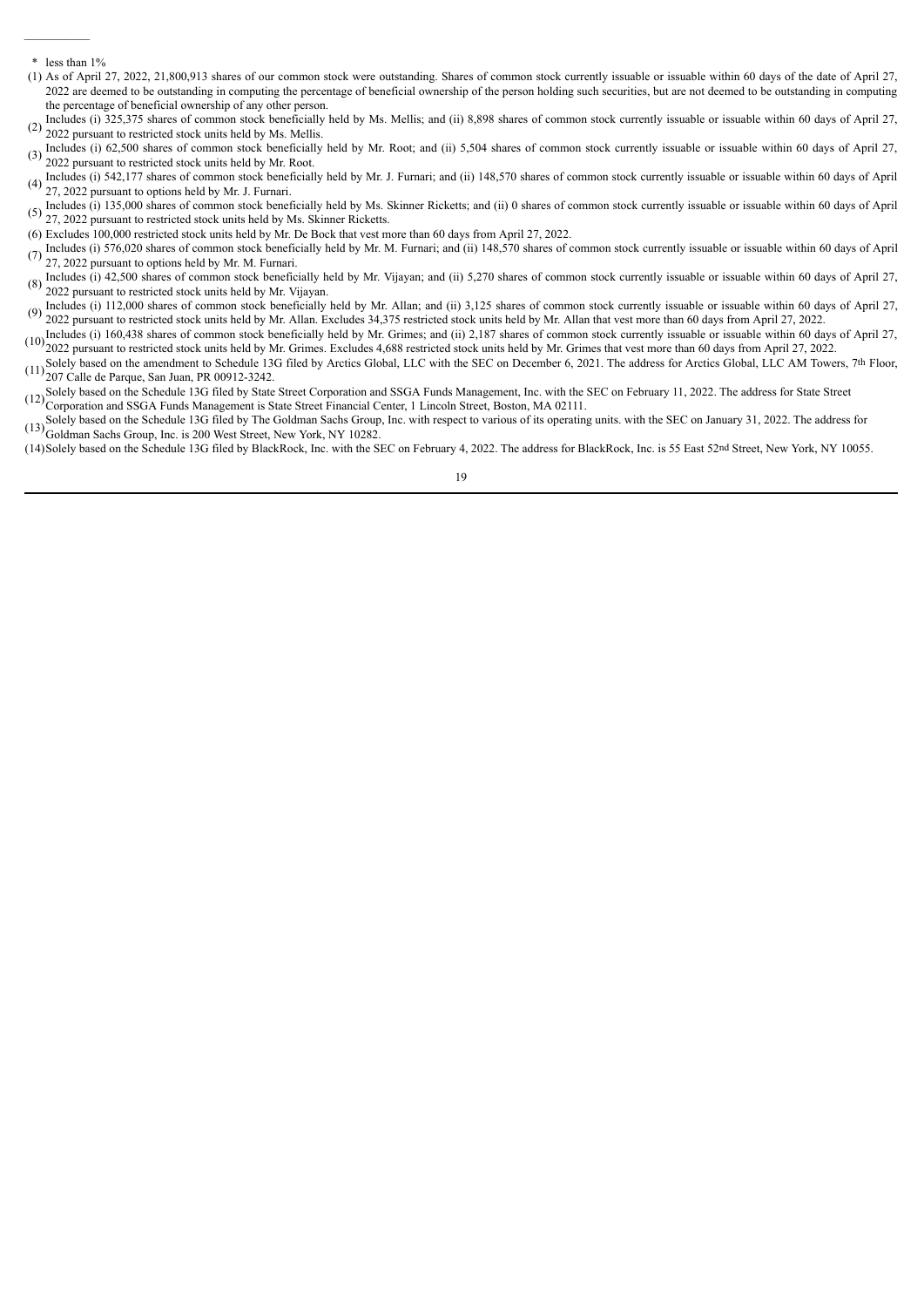# **EXECUTIVE COMPENSATION**

The following is a discussion of compensation arrangements of our named executive officers (the "Named Executive Officers"). As an "emerging growth company" as defined in the Jumpstart Our Business Startups Act of 2012 (the "JOBS Act"), we are not required to include a Compensation Discussion and Analysis section and have elected to comply with the scaled disclosure requirements applicable to emerging growth companies.

Our Named Executive Officers for the year ended December 31, 2021 include our principal executive officer and the two next most highly compensated executive officers during the year ended December 31, 2021:

- Joseph Furnari;
- Brian Allan; and
- Ken Grimes

#### **Summary Compensation Table**

The following table summarizes the compensation of our Named Executive Officers during the years ended December 31, 2021 and 2020.

| <b>Name and Principal Position</b>                | Year         | <b>Salary</b><br>(S) | <b>Bonus</b><br>(S) | <b>Stock</b><br>Awards<br>(S)(1) | Option<br>Awards<br>(S) | <b>All Other</b><br>Compensation<br>(S) | <b>Total</b><br><b>(S)</b> |
|---------------------------------------------------|--------------|----------------------|---------------------|----------------------------------|-------------------------|-----------------------------------------|----------------------------|
| Joseph Furnari,<br><b>Chief Executive Officer</b> | 2021<br>2020 | 277,500<br>215,000   | 40,000<br>35,000    | 586,000<br>181,000               | _                       |                                         | 903,500<br>431,000         |
| <b>Brian Allan,</b><br>President                  | 2021<br>2020 | 200,000              | 30,000              | 108,5400                         |                         |                                         | 1,315,400                  |
| <b>Ken Grimes,</b><br>Chief Technology Officer    | 2021<br>2020 | 197.500<br>185,000   | 30.000<br>40,000    | 586,000<br>200,200               | $-$                     | $\overline{\phantom{a}}$                | 813,500<br>425,200         |

(1) The value for fiscal year 2021 represent the aggregate grant date fair value computed in accordance with ASC Topic 718. The assumptions used in the valuation of these awards are set forth in the notes to our financial statements, which are included in our Annual Report on Form 10-K, filed with the SEC on March 15, 2022. These amounts do not necessarily correspond to the actual value that may be recognized by the Named Executive Officers. The value reported for fiscal year 2020 is the fair value of the common shares issued to the individuals indicated in the option swap transaction that occurred during 2020 and is not representative of the stock-based compensation recorded under ASC 718. These amounts do not necessarily correspond to the actual value that may be recognized by the Named Executive Officers.

### **Employment Agreements**

*Named Executive Of icers*

# *Joseph Furnari* — *Chief Executive Of icer, Director*

On September 12, 2016, the Company entered into an Employment Agreement with Mr. Joseph Furnari, which may be terminated by the Company at any time, for any reason, with or without cause. Subject to the discretion of the Board, Mr. Furnari is considered for an annual incentive bonus. In addition, the agreement also provided for the grant of 489,025 restricted shares of the Company's common stock under the Company's 2016 Equity Incentive Plan. On January 9, 2020, the Compensation Committee of the Board approved new base compensation for Mr. Furnari, effective January 1, 2020, in the amount of \$215,000 annually. Also on January 9, 2020, the Compensation Committee approved a year-end bonus for Mr. Furnari in the amount of \$35,000. On February 22, 2021, the Compensation Committee of the Board approved new base compensation for Mr. Furnari, effective March 1, 2021, in the amount of \$290,000 annually, and approved a stock bonus of 50,000 shares. Also, on February 22, 2021, the Compensation Committee approved a year-end bonus for Mr. Furnari in the amount of \$40,000.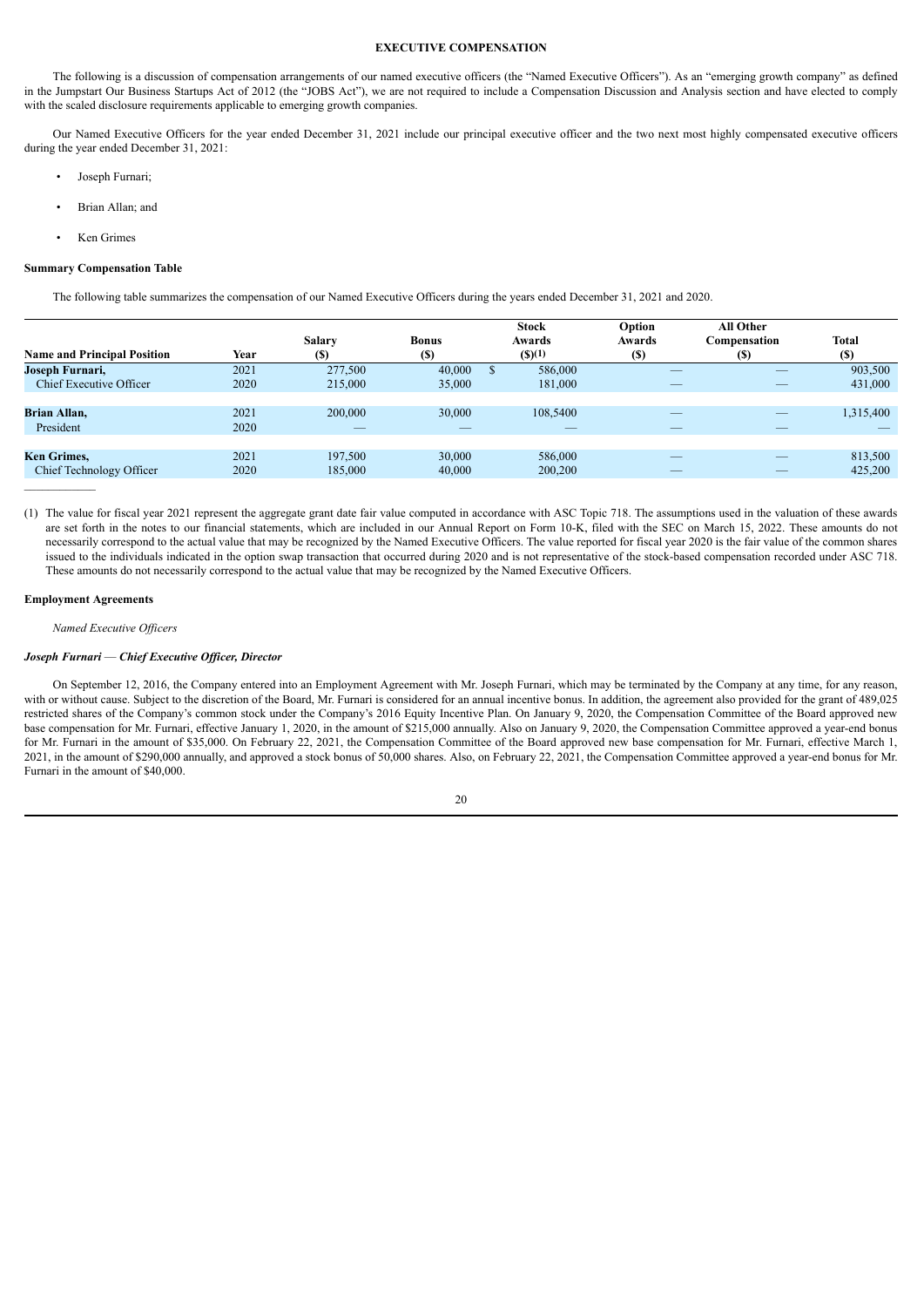### *Brian Allan* – *President*

Mr. Allan's employment is at will. At the time of his appointment as President Mr. Allan's base salary was set at the annual rate of \$240,000 and agreed to grant to Mr. Allan a certain number of restricted stock units. At the time of appointment Mr. Allan agreed to enter into an agreement that imposes various restrictive covenants on Mr. Allan, with the terms of that agreement to be similar to those entered into by other Company executives.

# *Ken Grimes* – *Chief Technology Of icer*

Mr. Grimes's in an employee at will. At the time of his appointment as Chief Technology Officer, Mr. Grimes's base salary was set at the rate of \$200,000. At the time of appointment Mr. Grimes agreed to enter into an agreement that imposes various restrictive covenants on Mr. Grimes, with the terms of that agreement to be similar to those entered into by other Company executives.

# **Outstanding Equity Awards at 2021 Fiscal Year-End**

The following table presents information concerning unexercised options and unvested restricted stock awards for each Named Executive Officer outstanding as of December 31, 2021.

|                                                  |                                                                               |                                                                                | <b>Option Awards</b>                                                                                           |                 |                                              |                                                                                          |                                                   | <b>Stock Awards</b>                                                                                                                                                                  |                                                                                                                                                                            |
|--------------------------------------------------|-------------------------------------------------------------------------------|--------------------------------------------------------------------------------|----------------------------------------------------------------------------------------------------------------|-----------------|----------------------------------------------|------------------------------------------------------------------------------------------|---------------------------------------------------|--------------------------------------------------------------------------------------------------------------------------------------------------------------------------------------|----------------------------------------------------------------------------------------------------------------------------------------------------------------------------|
|                                                  | <b>Number</b><br>of Securities<br>Underlying<br>Unexercised<br>Options $(\#)$ | <b>Number of Securities</b><br><b>Underlying Unexercised</b><br>Options $(\#)$ | <b>Equity Incentive</b><br><b>Plan Awards:</b><br><b>Number of Securities</b><br><b>Underlying Unexercised</b> | Option<br>Price | Option<br><b>Exercise Expiration</b><br>Date | <b>Number</b><br>of Shares<br>or Units of<br><b>Stock</b><br><b>Not</b><br><b>Vested</b> | <b>That Have Shares or Units</b><br>of Stock That | <b>Equity Incentive</b><br>Plan Awards:<br><b>Number</b><br>of Unearned<br>Market Value of Shares, Units or<br>Other<br><b>Rights that</b><br><b>Have Not Vested Have Not Vested</b> | <b>Equity Incentive</b><br><b>Plan Awards:</b><br>Market or<br>Payout<br>Value of<br>Unearned<br>Shares, Units or<br><b>Other Rights</b><br>that Have Not<br><b>Vested</b> |
| Name                                             | (Exercisable)                                                                 | (Unexercisable)                                                                | Unearned Options (#)                                                                                           | <b>(S)</b>      |                                              | $^{(#)}$                                                                                 | (S)                                               | (# )                                                                                                                                                                                 | (S)                                                                                                                                                                        |
| <b>Joseph Furnari</b><br>Chief Executive Officer | 148,570                                                                       |                                                                                |                                                                                                                |                 | 0.71 04/06/2027                              |                                                                                          |                                                   |                                                                                                                                                                                      |                                                                                                                                                                            |
| Brian Allan,                                     |                                                                               |                                                                                |                                                                                                                |                 |                                              | 34,375                                                                                   | 558,000                                           |                                                                                                                                                                                      |                                                                                                                                                                            |
| President                                        |                                                                               |                                                                                |                                                                                                                |                 |                                              |                                                                                          |                                                   |                                                                                                                                                                                      |                                                                                                                                                                            |
| Serge De Bock                                    |                                                                               |                                                                                |                                                                                                                |                 |                                              | 100,000                                                                                  | 1,951,000                                         |                                                                                                                                                                                      |                                                                                                                                                                            |
| Chief financial Officer                          |                                                                               |                                                                                |                                                                                                                |                 |                                              |                                                                                          |                                                   |                                                                                                                                                                                      |                                                                                                                                                                            |
| <b>Ken Grimes,</b>                               |                                                                               |                                                                                |                                                                                                                |                 |                                              | 9,375                                                                                    | 38,040                                            |                                                                                                                                                                                      |                                                                                                                                                                            |
| <b>Chief Technology</b><br>Officer               |                                                                               |                                                                                |                                                                                                                |                 |                                              |                                                                                          |                                                   |                                                                                                                                                                                      |                                                                                                                                                                            |
| <b>Michael Furnari</b>                           | 148,570                                                                       |                                                                                |                                                                                                                |                 | 0.71 04/06/2027                              |                                                                                          |                                                   |                                                                                                                                                                                      |                                                                                                                                                                            |
| <b>Chief Business</b><br>Development Officer     |                                                                               |                                                                                |                                                                                                                |                 |                                              |                                                                                          |                                                   |                                                                                                                                                                                      |                                                                                                                                                                            |

### **Director Compensation**

The following table sets forth summary information concerning the total compensation delivered to our non-employee directors in 2021 for services to our Company (including equity awards delivered in 2021 intended as compensation for services provided to the Company, and for its benefit since commencing their service with the Company).

| Name                           | <b>Fees Earned or</b><br>Paid in Cash<br><b>(S)</b> | Option<br>Awards<br><b>(S)</b> | <b>Stock</b><br>Awards<br>$($ S $)$ $(1)$ | <b>Total</b><br>(S) |
|--------------------------------|-----------------------------------------------------|--------------------------------|-------------------------------------------|---------------------|
| <b>Grace Mellis</b>            | 60,000                                              |                                | 871,955                                   | 931,955             |
| <b>Brooke Skinner Ricketts</b> |                                                     |                                | 596,673                                   | 596,673             |
| Michael Root                   | $\overline{\phantom{a}}$                            | $\overline{\phantom{a}}$       | 539,319                                   | 539,319             |
| Jayaprakash Vijayan            |                                                     | $\overline{\phantom{0}}$       | 516,387                                   | 516,387             |

(1)The value of the stock awards represents the aggregate grant date fair value of stock based awards computed in accordance with ASC Topic 718. The assumptions used in the valuation of these awards are set forth in the notes to our financial statements, which are included in our Annual Report on Form 10-K, filed with the SEC on March 15, 2022.

#### **Stock Ownership Guidelines**

 $\mathcal{L}_\text{max}$ 

We have not established formal stock ownership guidelines for our Named Executive Officers. The Company's Insider Trading Policy prohibits the Named Executive Officers, as well as other insiders, who may have access to material inside information, from purchasing, selling, entering into short sale transactions, or engaging in hedging or offsetting transactions regarding the Common Stock during periods where such persons have access to material inside information.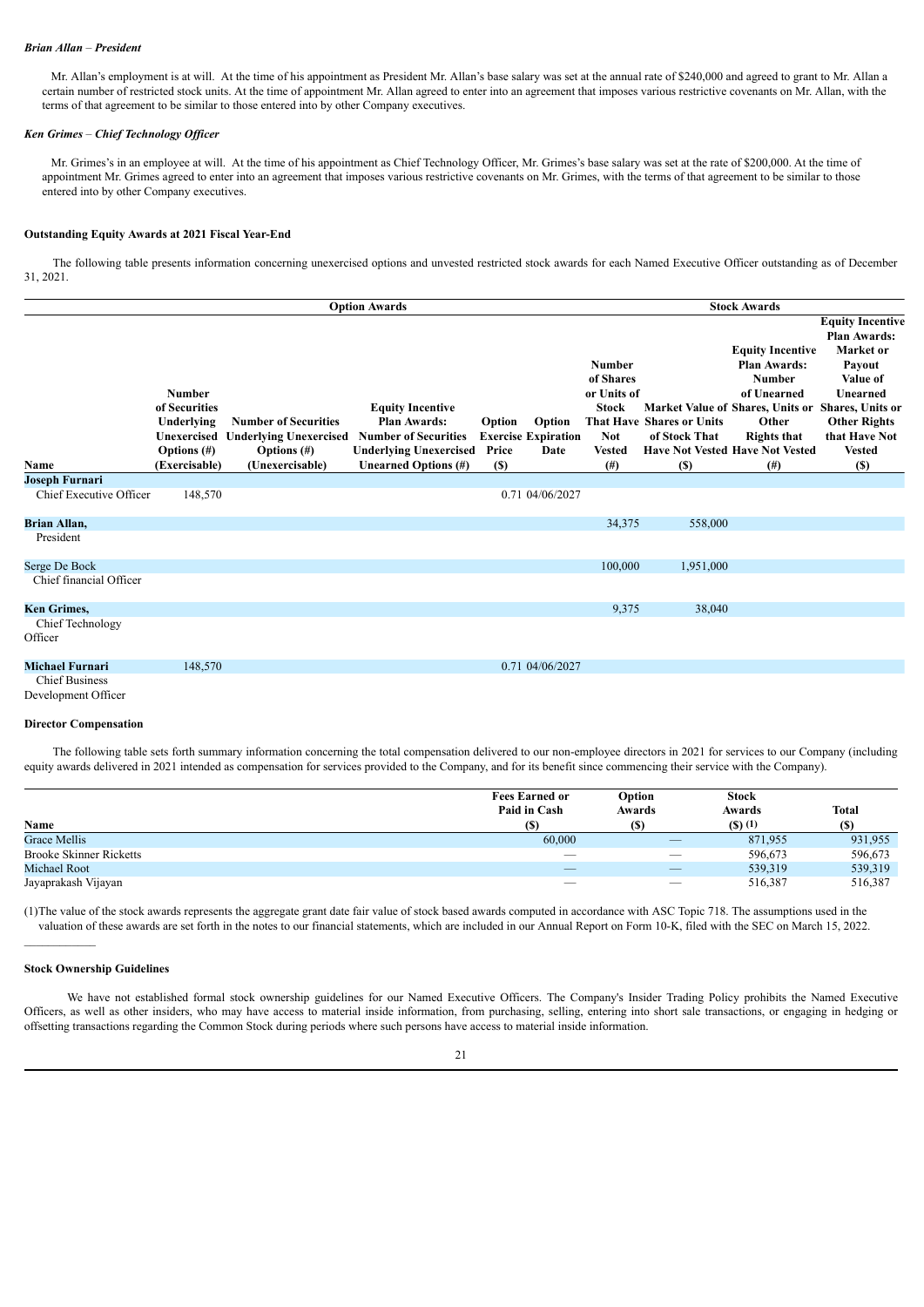# **Equity Compensation Plan Information**

Our Board has adopted the 2016 Equity Incentive Plan, the 2018 Equity Incentive Plan and the 2021 Equity Incentive Plan, in each case for the purposes of promoting the long-term success of the Company and the creation of stockholder value. Our stockholders have approved the adoption of these equity incentive plans. The Company does not intend to make any further awards under the 2016 Equity Incentive Plan. Each of the 2018 Equity Incentive Plan and the 2021 Equity Incentive Plans is administered by the compensation committee and provides for the award of non-qualified and incentive stock options, stock appreciation rights, bonus shares, restricted stock, restricted stock units, performance units and cash-based awards.

The following table sets forth information concerning the 2016 Plan, the 2018 Plan and 2021 Plan as of December 31, 2021:

|                                                            |                               |                                  | Number of securities remaining |
|------------------------------------------------------------|-------------------------------|----------------------------------|--------------------------------|
|                                                            | Number of securities to be    |                                  | available for future issuance  |
|                                                            | issued upon exercise of       | Weighted-average exercise price  | under equity compensation      |
|                                                            | outstanding options, warrants | of outstanding options, warrants | plans (excluding securities)   |
|                                                            | and rights                    | and rights                       | reflected in column (a))       |
| <b>Plan Category</b>                                       | (a)                           | (b)                              |                                |
| Equity compensation plans approved by security holders     | 503,768                       | 0.83                             | 6,954,523                      |
| Equity compensation plans not approved by security holders |                               |                                  |                                |
| Total                                                      |                               |                                  |                                |

# **CERTAIN RELATIONSHIPS AND RELATED PARTY TRANSACTIONS**

During our fiscal years ended December 31, 2021 and December 31, 2020 there were no transactions to which we were a party, including transactions in which the amount involved in the transaction exceeds the lesser of \$120,000 or 1% of the average of our total assets at year-end for the last two completed fiscal years, and in which any of our directors, executive officers or, to our knowledge, beneficial owners of more than 5% of our capital stock or any member of the immediate family of any of the foregoing persons had or will have a direct or indirect material interest, other than equity and other compensation, termination, change in control and other arrangements, which are described elsewhere in this proxy statement.

### *Review, Approval or Ratification of Transactions with Related Parties*

Our Board reviews and approves transactions with directors, officers and holders of five percent or more of our voting securities and their affiliates, each a related party. The material facts as to the related party's relationship or interest in the transaction are disclosed to our Board prior to their consideration of such transaction, and the transaction is not considered approved by our Board unless a majority of the directors who are not interested in the transaction approve the transaction. Further, when stockholders are entitled to vote on a transaction with a related party, the material facts of the related party's relationship or interest in the transaction are disclosed to the stockholders, who must approve the transaction in good faith.

Additionally, we adopted a written related party transactions policy that such transactions must be approved by our audit committee or another independent body of our Board.

# **SECTION 16(A) BENEFICIAL OWNERSHIP REPORTING COMPLIANCE**

# *Delinquent Section 16(a) Reports*

Section 16(a) of the Exchange Act requires our directors, executive officers and holders of more than 10% of our common stock to file with the SEC initial reports of ownership and reports of changes in the ownership of our common stock and other equity securities. Such persons are required to furnish us copies of all Section 16(a) filings. Based solely upon a review of the copies of the forms furnished to us, we believe that, except for a Form 4 filed by Jayaprakash Vijayan on August 12, 2021 reporting a stock sale effected on August 9, 2021 that was filed after its prescribed due date, all of our officers, directors and holders of more than 10% of our common stock timely complied with all applicable filing requirements.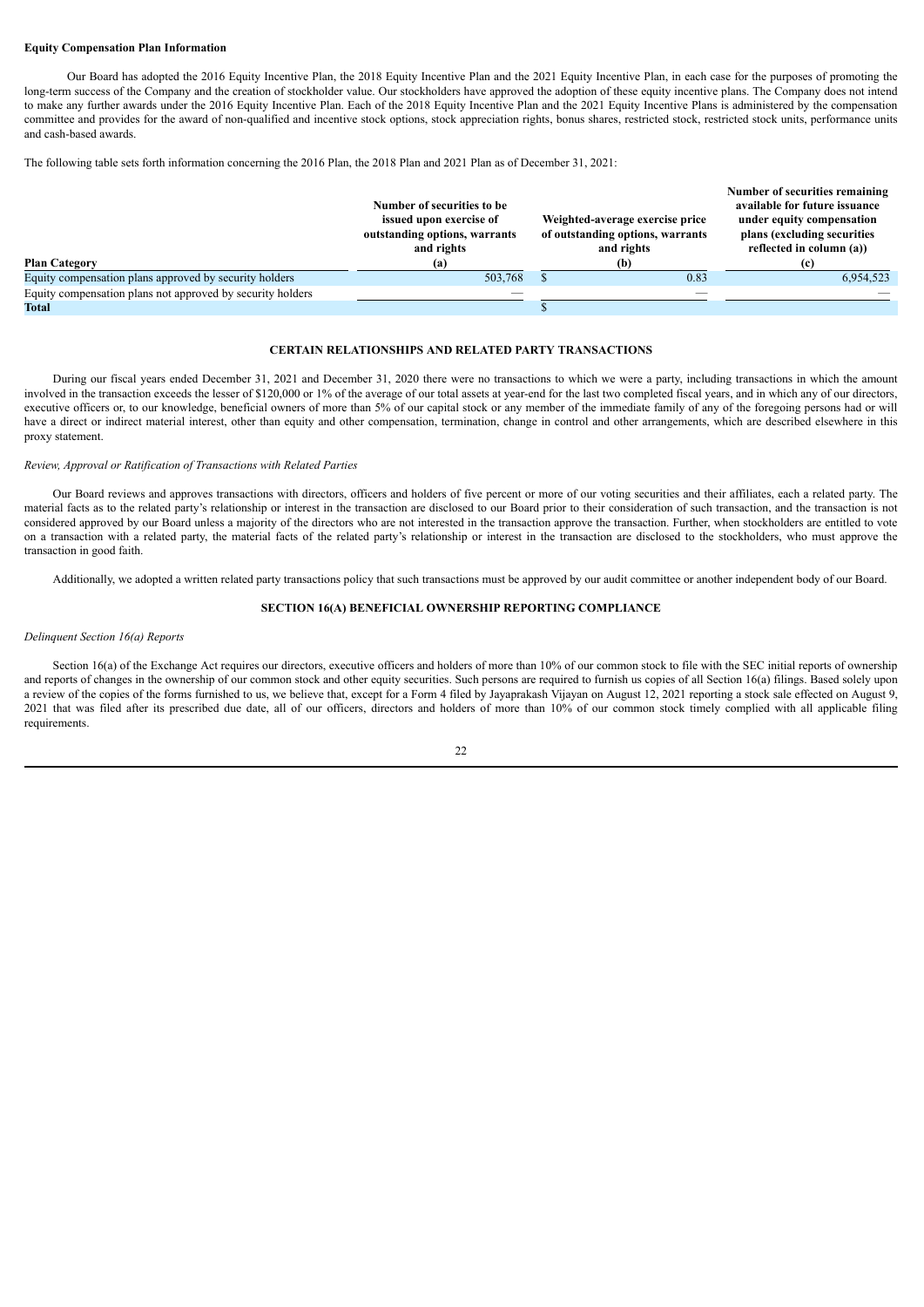# **OTHER MATTERS**

We have no knowledge of any other matters that may come before the Annual Meeting and we do not intend to present any other matters. However, if any other matters shall properly come before the Annual Meeting or any adjournment or postponement thereof, the persons soliciting proxies will have the discretion to vote as they see fit unless directed otherwise.

We will bear the cost of soliciting proxies in the accompanying form. In addition to the use of the Internet and mails, proxies may also be solicited by our directors, officers or other employees, personally or by telephone, facsimile or email, none of whom will be compensated separately for these solicitation activities.

If you do not plan to attend the Annual Meeting, in order that your shares may be represented and in order to assure the required quorum, please complete the proxy online as soon as possible. In the event you are able to attend the Annual Meeting, at your request, HyreCar will cancel your previously submitted proxy.

# **ADDITIONAL INFORMATION**

# **Householding**

The SEC has adopted rules that permit companies and intermediaries (e.g., brokers) to satisfy the delivery requirements for proxy statements and other Annual Meeting materials with respect to two or more stockholders sharing the same address by delivering a proxy statement or other Annual Meeting materials addressed to those stockholders. This process, which is commonly referred to as householding, potentially provides extra convenience for stockholders and cost savings for companies. Stockholders who participate in householding will continue to be able to access and receive separate proxy cards.

If you share an address with another stockholder and have received multiple copies of our proxy materials, you may write or call us at the address and phone number below to request delivery of a single copy of the notice and, if applicable, other proxy materials in the future. We undertake to deliver promptly upon written or oral request a separate copy of the proxy materials, as requested, to a stockholder at a shared address to which a single copy of the proxy materials was delivered. If you hold stock as a record stockholder and prefer to receive separate copies of our proxy materials either now or in the future, please contact us at 915 Wilshire Blvd., Suite 1950, Los Angeles, CA 90017, Attn: Secretary. If your stock is held through a brokerage firm or bank and you prefer to receive separate copies of our proxy materials either now or in the future, please contact your brokerage firm or bank.

# **Annual Report on Form 10-K**

Copies of HyreCar's Annual Report on Form 10-K for the fiscal year ended December 31, 2021 may be obtained without charge by writing to the Company's Secretary, HyreCar Inc., 915 Wilshire Blvd., Suite 1950, Los Angeles, CA 90017. The Notice, our Annual Report on Form 10-K and this proxy statement are also available online and at: *www.proxyvote.com*.

> **BY ORDER OF THE BOARD OF DIRECTORS**

/s/ Grace Mellis Grace Mellis Chairman of the Board of Directors

May 02, 2022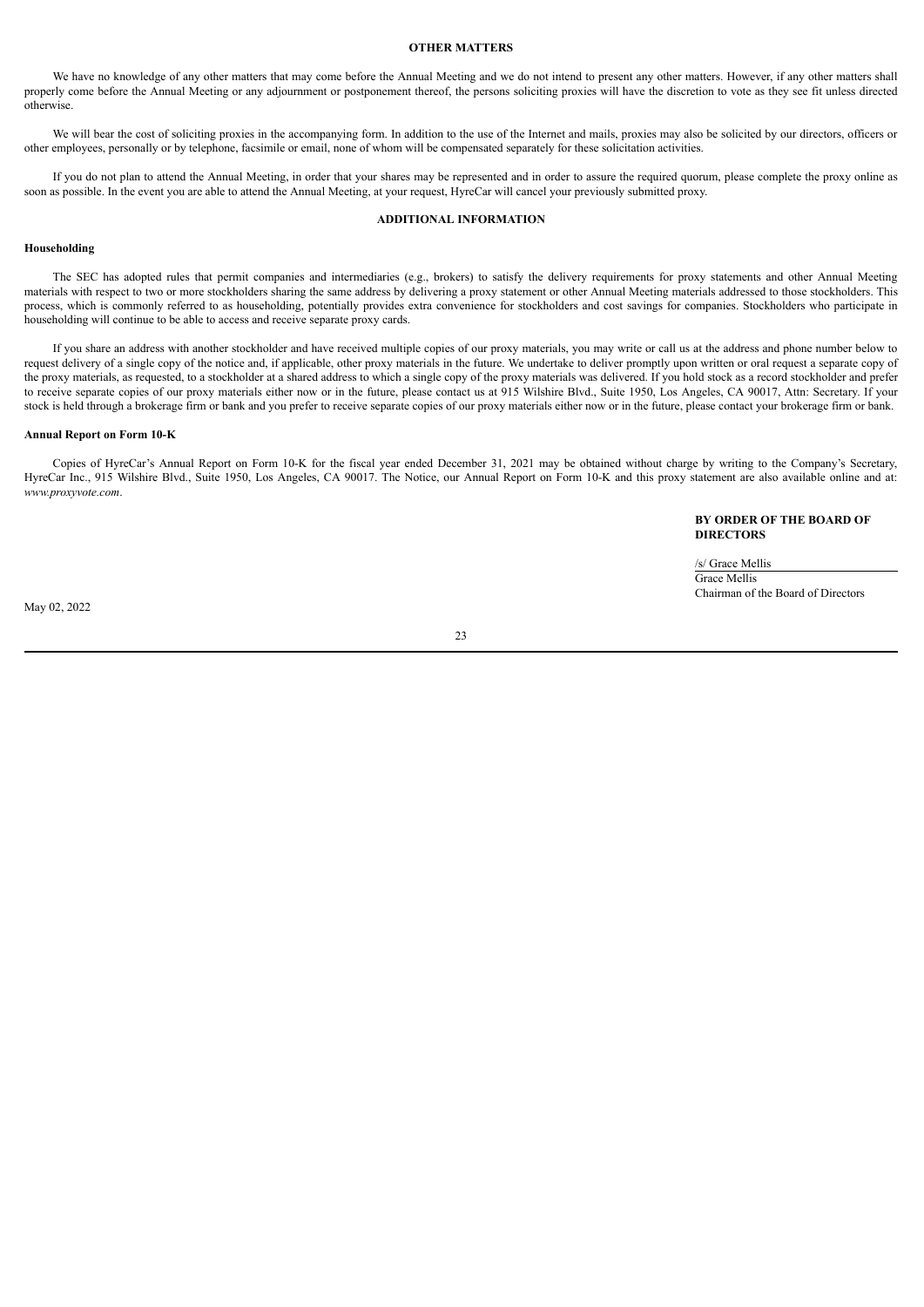